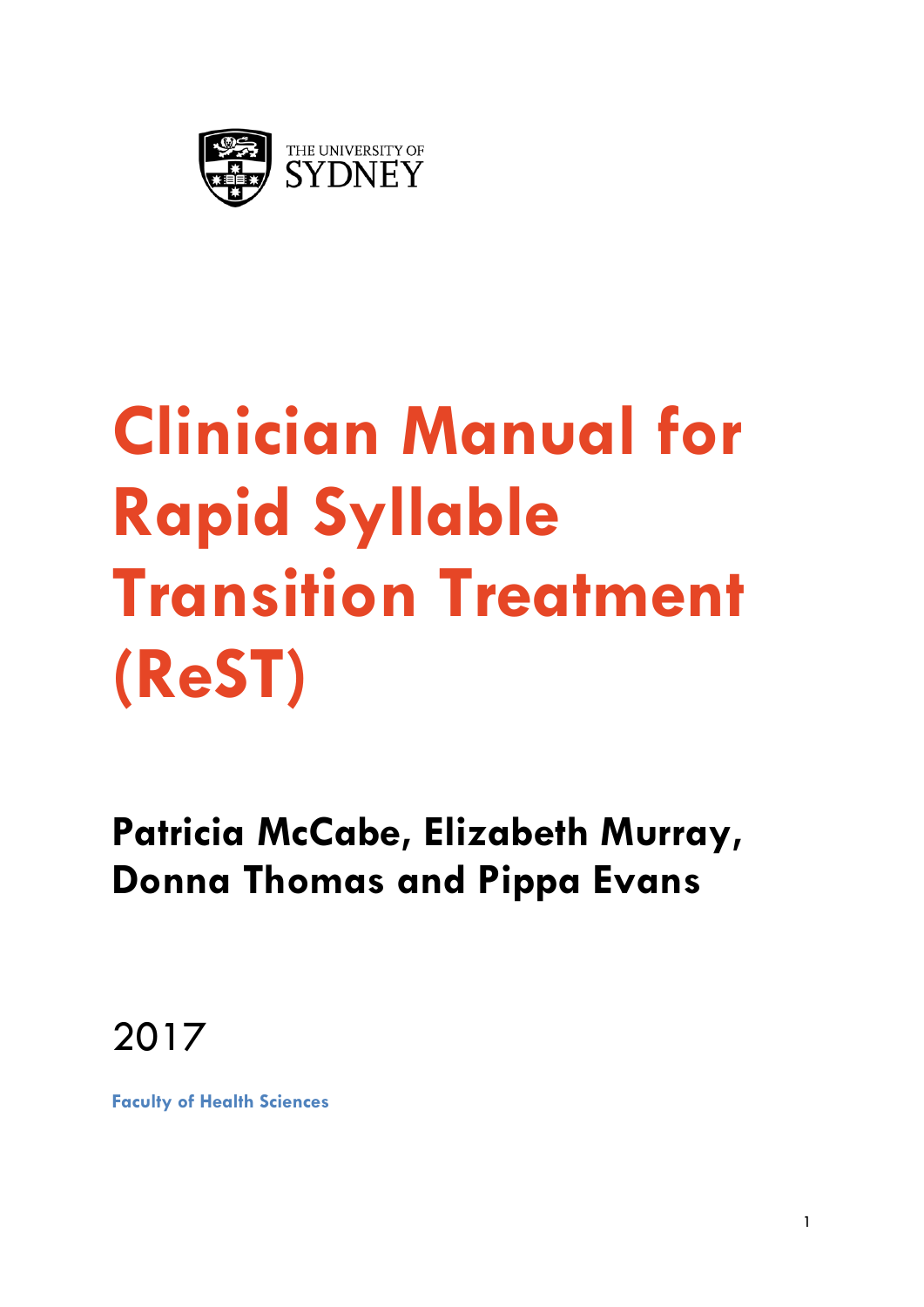Please cite this work as: McCabe, P., Murray, E., Thomas, D., & Evans, P. (2017). *Clinician Manual for Rapid Syllable Transition Treatment.* The University of Sydney, Camperdown, Australia.

ISBN 978-1-74210-369-3

The authors want to thank their colleagues, research students, interns, clinical students and clinicians around the world for their contributions to the development of the treatment. A full list of contributors is provided in the appendix to this manual.

Publication of the manual was supported by a grant from the Ian Potter Foundation.



This work is licensed under a Creative Commons Attribution-NonCommercial-ShareAlike 4.0 International License.

For more information about ReST or to participate in research, please contact Tricia McCabe PhD, tricia.mccabe@sydney.edu.au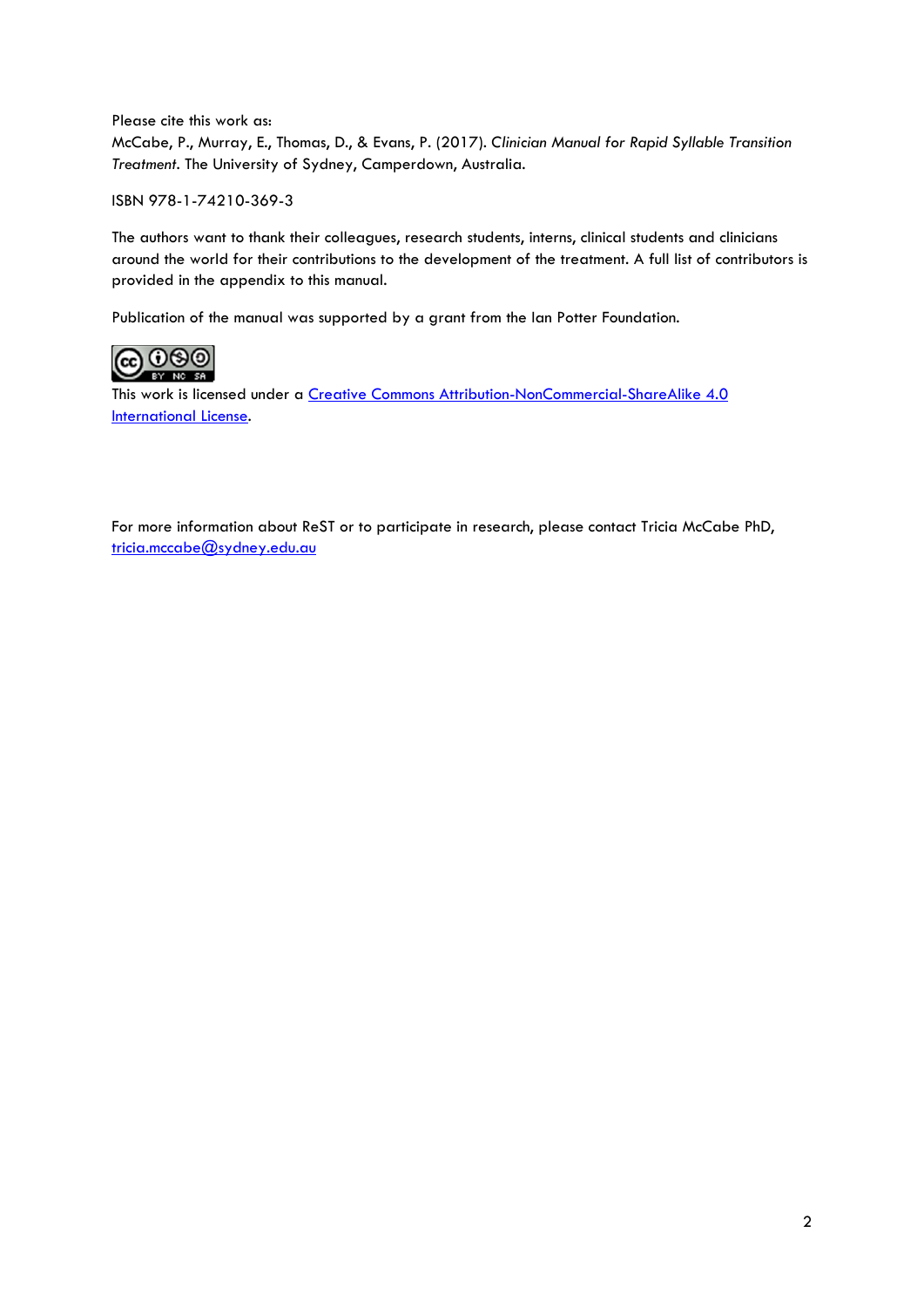# **Contents**

| 1. |  |
|----|--|
| 2. |  |
| 3. |  |
| 4. |  |
|    |  |
|    |  |
|    |  |
|    |  |
|    |  |
|    |  |
|    |  |
|    |  |
|    |  |
|    |  |
|    |  |
|    |  |
|    |  |
|    |  |
|    |  |
|    |  |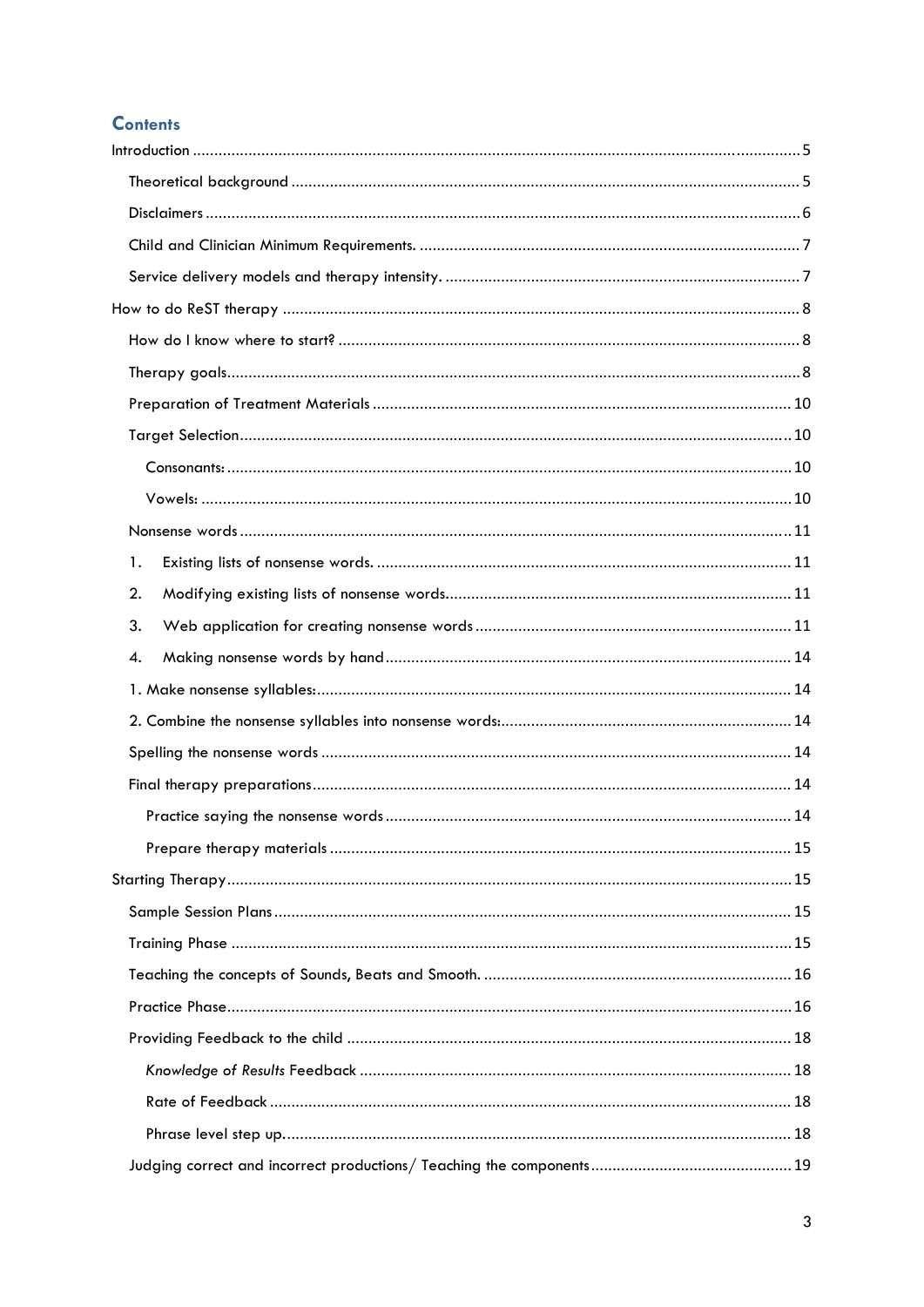| What if the child really can't do one of the words in the Training phase? 21                              |    |
|-----------------------------------------------------------------------------------------------------------|----|
|                                                                                                           |    |
| What if the child gets stuck on a word or a particular production and can't change it? 21                 |    |
|                                                                                                           |    |
|                                                                                                           |    |
|                                                                                                           |    |
|                                                                                                           |    |
| Some children with CAS have resonance problems, can we treat this in ReST?  22                            |    |
| Lots of children with CAS have prosodic problems, can we treat this in ReST?  22                          |    |
|                                                                                                           |    |
|                                                                                                           |    |
|                                                                                                           |    |
| Do you think that treatment effects might generalize better if you used real words rather than            |    |
| Is the goal of ReST only to teach prosodic variation, or can it include work on speech sound<br>accuracy? | 23 |
| If a child has two sessions of treatment but is then away for a week, does the program have to            |    |
|                                                                                                           |    |
| Do we need to complete 20 cards in every block of Practice? What if my client can do more than            |    |
|                                                                                                           |    |
| Research Articles and recent Conference Presentations about ReST (as at 1st January 2017)25               |    |
|                                                                                                           |    |
|                                                                                                           |    |
|                                                                                                           |    |
|                                                                                                           |    |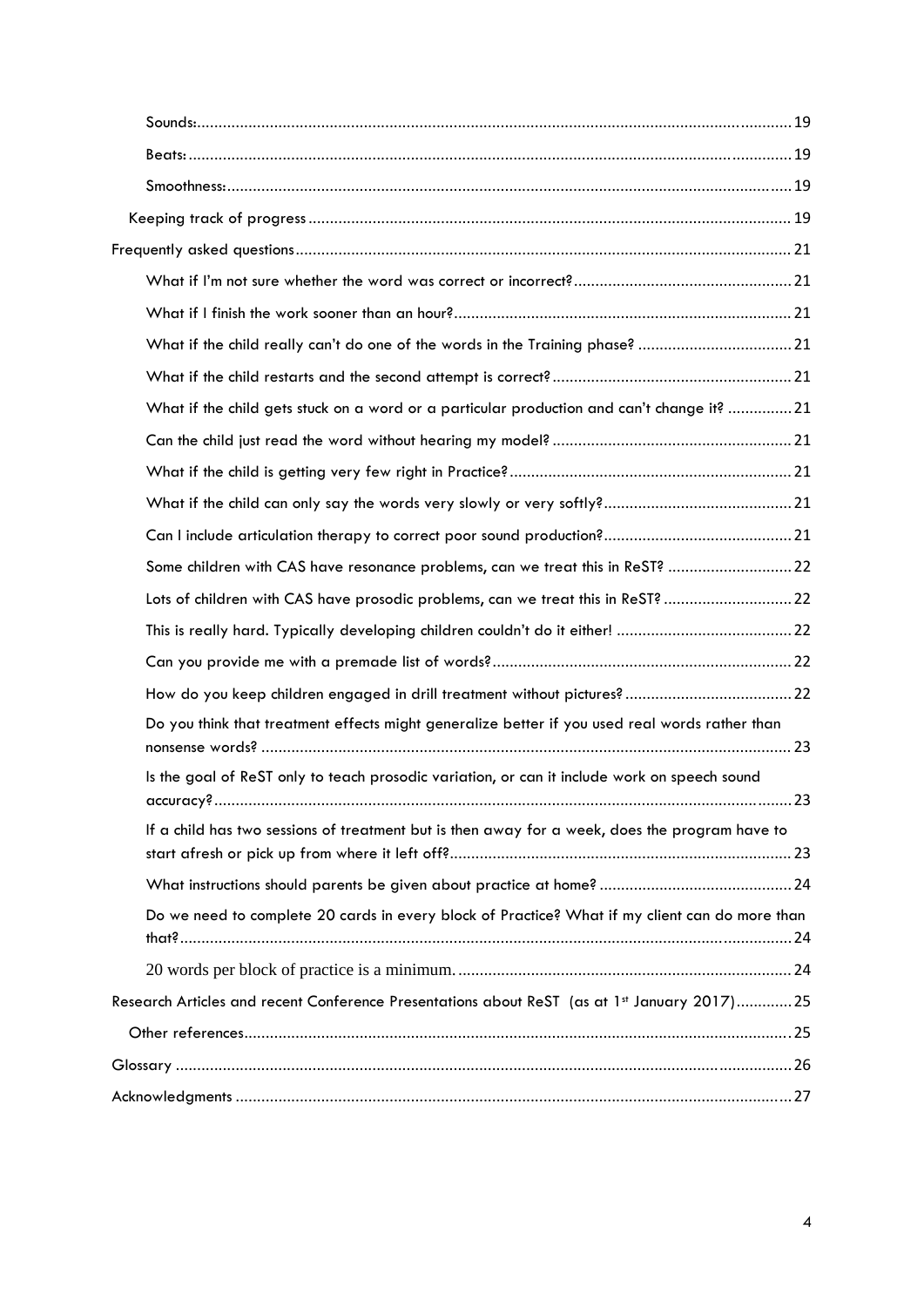

# **Rapid Syllable Transition Treatment known as ReST**

# **Introduction**

This treatment was designed to directly address the underlying motor planning and programming problems experienced by children with Childhood Apraxia of Speech (CAS also dyspraxia), particularly with managing lexical stress and transition from sound to sound or syllable to syllable (ASHA, 2007).

We aimed to use as many of the principles of motor learning (neuroplasticity) as we could so each treatment session is designed to have two parts. First a **Training phase** (called *pre-practice* in the motor learning literature) and second **a Practice phase** (also called *practice* in the motor learning literature). These two components require different behaviours from both clinician and child.

The **Training phase** of each session looks pretty much like traditional speech-based therapy. The clinician uses all of the tools in their repertoire to teach the child what they need to do. The **Practice phase** of each session looks very different to traditional therapy and is the part that challenges most experienced clinicians.

# **Theoretical background**

ReST is different from other CAS treatments as it is grounded in theory based on the current best evidence and theory in motor planning and programming (van der Merwe, 2009), Schema Theory (Schmidt, 1975), Principles of Motor Learning (Maas et al, 2008) and prosody and stimuli selection. Here is an overview of these theories.

CAS is believed to be a disorder of speech motor planning and programming (ASHA, 2007). This means the child knows what they want to say and can select appropriate words and sounds however the instructions on when and how to move their lips, tongue, jaw, soft palate and vocal folds in real time are degraded (van der Merwe, 2009). They can move their lips, tongue, jaw, soft palate and vocal folds accurately for example when eating, but have difficulty creating, modifying, evaluating, retrieving or storing motor instructions or plans and programs for speech.

According to Schema Theory (Schmidt, 1975 and subsequent) we store regular or learned movements such as sounds, syllables, words and phrases that are used frequently in General Motor Plans (GMP). These are "the idea" of the movement and not any given utterance. When we come to say a word we take this and modify it by a range of movement "parameters". Parameters are the variations in the sequence, rate, range, or strength of movement. In speech these parameters allow us to speak slower or faster, louder or softer and most importantly allow us to use co-articulation to make speech easier and more fluent. Parameterisation also influences both sentence prosody and emotional prosody. Once we have applied the relevant parameters we have a Specific Motor Plan (SMP) which is the set of instructions sent to the muscles and includes all the timing instructions as well as the individual phones.

During and after the movement, we use our senses of touch, proprioception and hearing for feedforward and feedback commands. Feedforward allows us to modify what is coming up. Feedback allows us to evaluate and store the GMP for use on another occasion. There is current evidence which suggests breakdown in CAS in both feedforward and feedback mechanisms.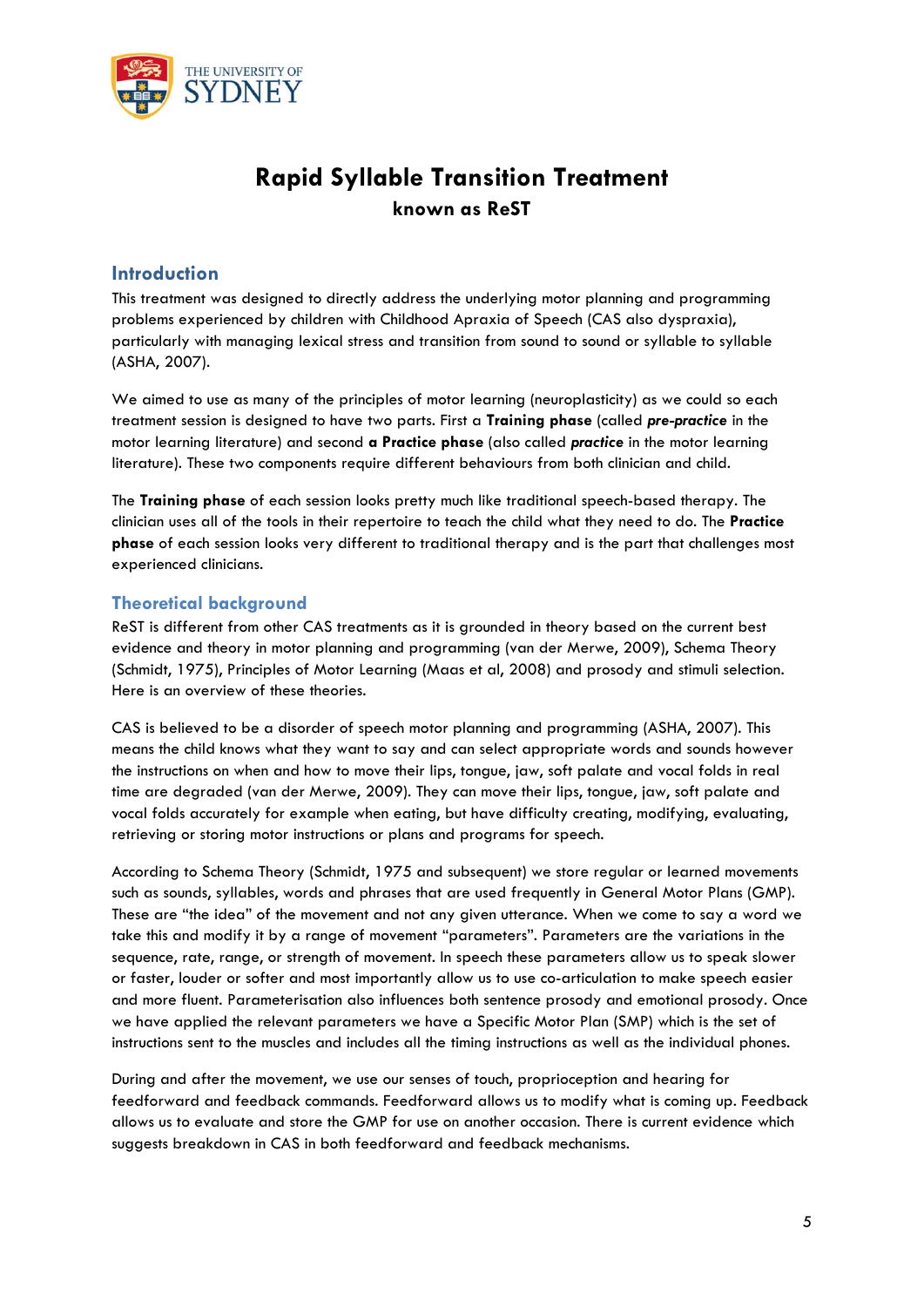Once you have practiced a motor movement, and used your feedback mechanism you need to store the movement memory (in your brain, muscles do not have memories). We also currently believe that children with CAS may have trouble storing or retrieving these movement memories

The ReST treatment specifically uses nonsense words with varied stress (beats) and sounds so children learn the instructions to say these words, but also to use these as a template to learn other words and fix existing real word productions. A major part of learning motor movements is adapting the General Motor Plan and the main way to do this is through practice – that is, learning to make these movements automatically. ReST meets this goal by implementing Principles of Motor Learning to ensure the capacity for learning movement is improved generally – not just for the nonsense words as part of the treatment. The nonsense words are a means to an end, helping us teach the CAS consensus-based core features. Therefore data collection for ReST needs to include the treatment nonsense words but also generalization probes of real words.

ReST is designed to activate and use components of the speech motor system without reference to the broader language system (except of course phonology) by using nonsense words chosen for each child. We believe that by creating novel motor plans, practicing them frequently, and using both feedforward and feedback to improve the production of the target nonsense words we may be improving the child's capacity to use speech motor planning and programming effectively.

# **Disclaimers**

While ReST has been shown to be effective in Australian English with children and young people aged 4-13, it has not been independently tested and we do not know what the active ingredients in the therapy are. It may be that over time we will discover that only some of the program is required but for now, since we don't know which parts you can safely omit and retain a therapy effect, we recommend that you include all components of the treatment, regardless of your "belief" in their utility.

ReST therapy will not suit all children. In the pilot phase we treated two three-year-olds. This was unsuccessful. We have not yet researched using ReST with children with syndromes or hearing impairment so clinicians should proceed cautiously, and ideally should collect the kind of session and progress data we report in the single case experimental design papers to ensure they know if they have treatment efficacy for the individual child.

The content of this manual differs from each of the research studies in several ways. Firstly, we have shown a number of variations have been effective and therefore these variations are included. Secondly, some of the things we did in the research were for research purposes rather than clinical ones, these have been omitted. We have however provided you with all the materials you will need to administer ReST as per the research so the client you are seeing can be expected to succeed. We have tried to assist with that by putting therapy cards, PowerPoint slides, data sheets and data collection ideas on the ReST website.

This therapy is different to usual speech pathology practice and in each of the research studies speech pathology students were trained to deliver the treatment effectively. The hardest part of treatment is giving cues and providing feedback for prosody (lexical stress), syllable segregation (smoothness) and articulation including mixed resonance at the same time. It is possible you will need to update your transcription skills with diacritics and to practice listening to these aspects to provide successful treatment. The accompanying website contains listening exercises to help with this revision.

Finally, it is important to remember that a child with CAS may also, independently or as a consequence of their CAS, have phonological or articulation errors, stuttering, or a voice disorder. These should be considered in goal setting in ReST and may need treatment before or after a block of ReST therapy.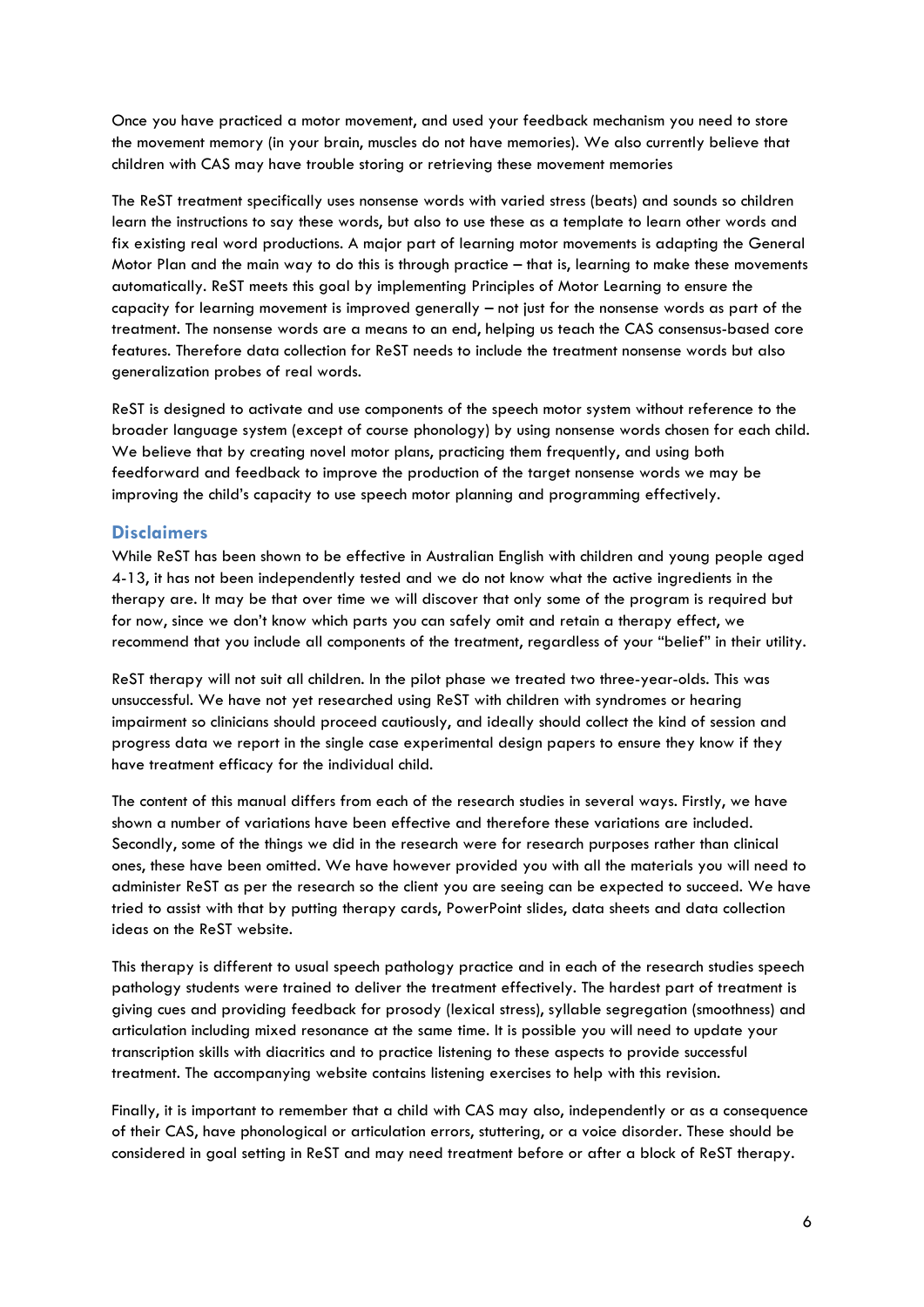# **Child and Clinician Minimum Requirements.**

ReST is designed to be used with children who can produce a reasonable number of sounds and use CV structured syllables. The minimum repertoire is 4 consonants and 4 vowels. We have used it successfully with children aged 4-13 but the younger children (especially 4year olds) need to be resilient and all the successful 4year olds have had previous speech therapy. Most 5year olds who are attending school have no problems with the therapy. At the other end of the age range, older children and adolescents enjoy the treatment.

Children need to be able to tolerate about 10 minutes of drill at a time and a 50-60 minute therapy session. Children (and parents and clinicians) need to have some resilience or tolerance of failure.

Clinicians also need to be able to follow a set program, be resilient to children having limited success in the early stages, and be able to resist the temptation to give feedback on every turn. Clinicians may need to revise their knowledge of prosody and the accuracy of their transcription with supplemental diacritics as needed for resonance, prosody and other errors.

We have created a ReST Readiness checklist which you can obtain from the website.

# **Service delivery models and therapy intensity.**

ReST uses the principles of motor learning (neuroplasticity) which means children receive intensive therapy. In most of our studies, we have seen children for 4 sessions per week for 3 weeks. When therapy is delivered this way, most children have continued to improve with no extra therapy for up to 4 months following therapy.

We have also looked at less intense therapy consisting of 2 sessions per week for 6 weeks. These children made the same progress during treatment as those in the more intense format BUT they didn't improve as much after therapy finished.

We have also tried training parents to do the therapy but the treatment worked for fewer children than clinician-delivered therapy. The parents weren't able to reliably judge prosodic accuracy and they felt uncomfortable being the 'therapist'. Not all parents were able to satisfactorily implement the therapy, and they felt worried about doing the therapy incorrectly. At this stage **we are NOT recommending parent delivery of ReST**, even as supplementary homework.

All studies had a session length of about 1 hour, so a total of 12 hours therapy. All studies were individual therapy. ReST is not recommended for group treatment as it has not been tested in that format. **No homework is required** regardless of whether you do therapy 2 or 4 times per week.

Currently we recommend that children who complete an intensive block of ReST have a break from therapy or a break from speech work for a period of at least 6 weeks while the therapeutic effects are continuing. Children who have the less intensive therapy are less likely to have the flow on effect and therefore may not need a break but as yet we do not know how long ReST can be continued with effectiveness.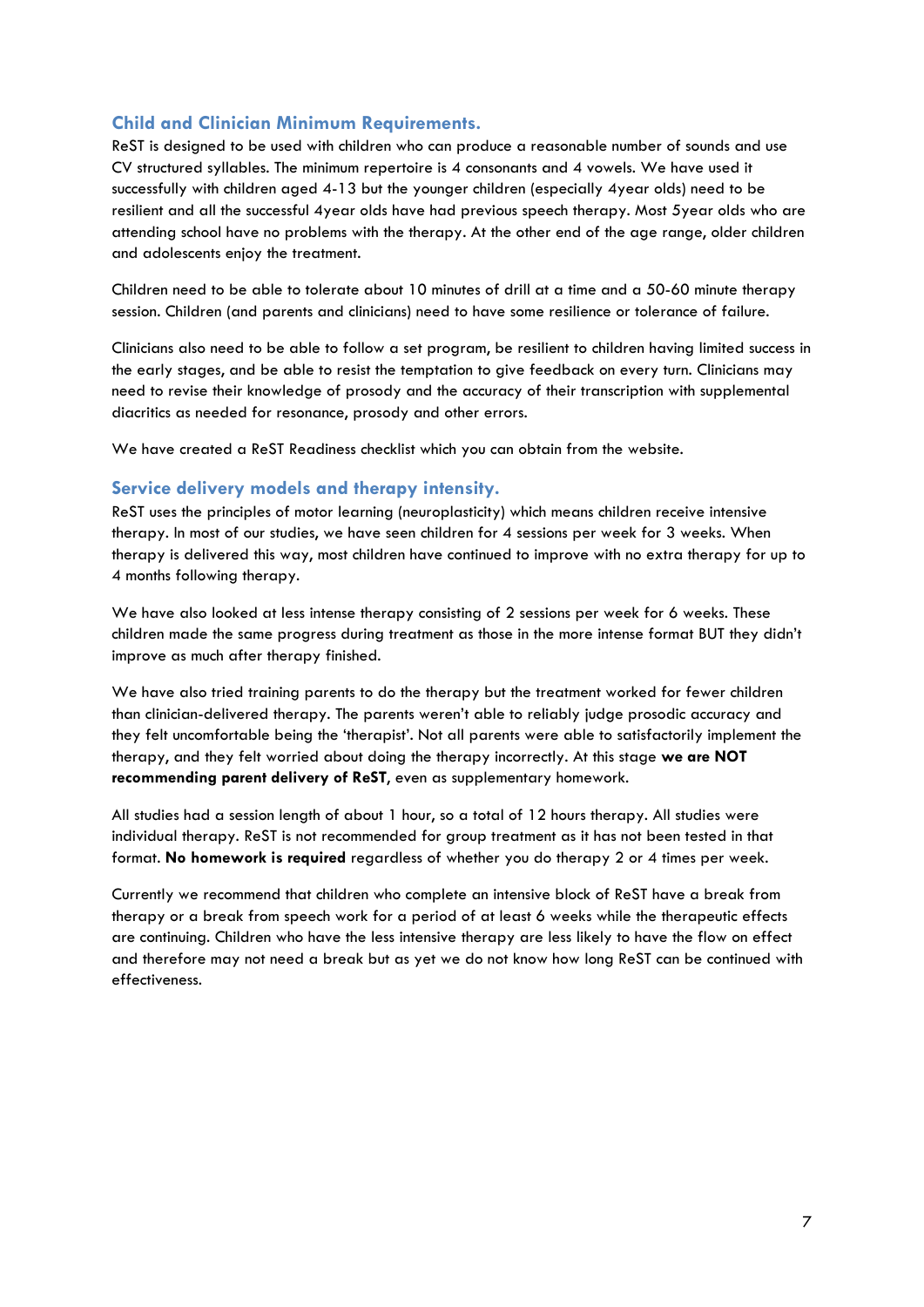# **How to do ReST therapy**

# **How do I know where to start?**

If in doubt, start at **three syllables** (See flowchart for outline). More precisely:

- **Start at three syllables**: As long as the child can produce at least five different word of three syllables (albeit not 100% accurately), start at three syllables.
- **Two syllables**: For a child with fewer than 5 two syllable productions, start at two syllables.
- **For older children** who only have problems with prosody and longer words, start at three syllables but be prepared to step up to Cloze sentences (more about this later).
- **If you are choosing between 2 and 3 syllable words,** please consider:
	- o Temperament of the child. Some children will have a go at the nonsense words without being overly concerned but others will not attempt the words if they are perceived to be difficult. Therefore start the child on the level they will engage with the treatment.
	- o Setting them up for success. If you are unsure if they can do 2 or 3 syllables, starting on 2 syllables will allow them to learn what is expected in the treatment before stepping up to 3 syllable words. The 2 syllable words become a basis for the 3 syllable words, and 3 syllables for 4 syllable words and/or phrases.
	- o The accuracy of their 3 syllable words. Children need to be able to produce at least 2 CVCVCV words to start on 3 syllable words (although they do not need to be perfect). Frequent sound (CV -> V) and syllable deletions may be best addressed in 2 syllable words initially.

# **Therapy goals**

**The goal of therapy is for the child to exactly match the adult model** of how to say the nonsense words. If the child can do this in the Practice Phase to 80% correct over 100 trials and over two consecutive sessions, then the child moves up to the next step in the hierarchy.

Within a session, if the child has done two practice blocks with less than 10% correct across the blocks, the clinician should do another training block and then resume with the next practice block. If the child achieves less than 10% correct in the learning phase of two consecutive sessions then you should step down. See flow charts for clinical decision making.

We have not established discharge criteria from the research as each child was only seen for 12 sessions regardless of severity.

On the next page you will find a Goal Setting Flowchart, followed by some example goals.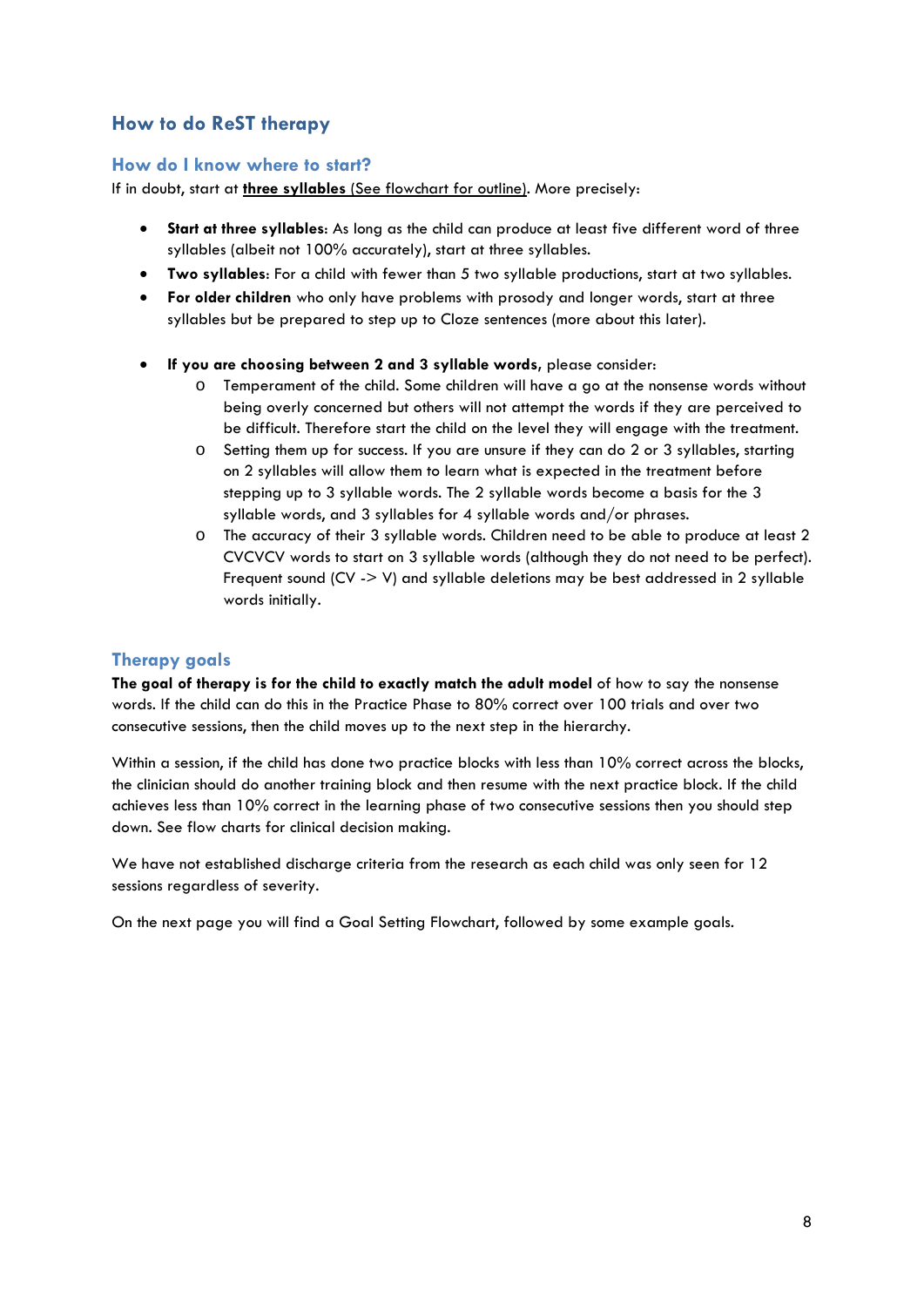

# **ReST Goal Setting Flowchart**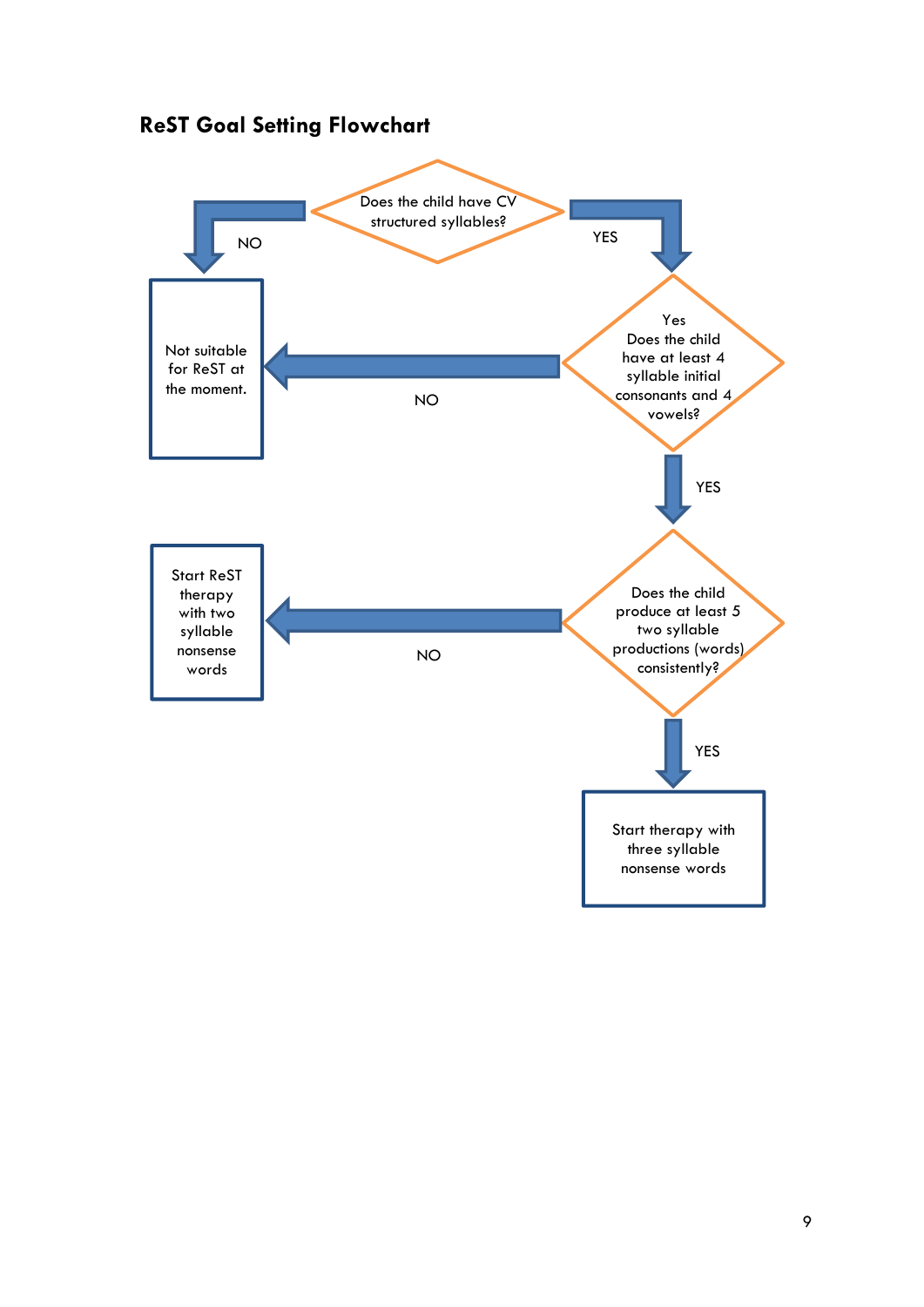#### **Example Goals**

Basic goal: [Name] will produce 3 syllable nonsense words with simultaneously correct sounds, beats and smoothness in 80% of 100 trials in the practice phase.

**Step up from the basic goal**: [Name] will produce close phrases with a 3 syllable nonsense word with simultaneously correct sounds, beats and smoothness in 80% of 100 trials in the practice phase.

**Step down from the basic goal 1:** [Name] will produce 2 syllable nonsense words with simultaneously correct sounds, beats and smoothness in 80% of 100 trials in the practice phase.

**Further step down 2:** [Name] will produce 2 syllable nonsense words with two simultaneously correct elements (either sounds +beats, sounds + smoothness, or beats +smoothness) in 80% of 100 trials in the practice phase.

# **Preparation of Treatment Materials**

Clinicians can:

- a. use an existing list of nonsense words from our website as is, if it suits the child, or
- b. adapt an existing list of nonsense words from our website by changing one or more consonants or vowels using a 'find and replace' command in Word, or
- c. use a specifically designed web application which has been created as a resource for this purpose, or
- d. create their own materials (see below).

# **Target Selection**

The nonsense word sets focus on **4 consonants, 3 long vowels and schwa.** 

#### **Consonants:**

The consonants should be in the child's inventory in **syllable initial position**.

The nonsense words have consonants that are **different** to each other – including at least **one voiced** and **one voiceless** phoneme. The nonsense words need at least 2 manner classes – e.g. plosives, fricatives/affricates, nasals or liquids.

An example of consonant combinations that were used in the research and have associated resources is /b, f, g, t/ (Murray, McCabe and Ballard, 2015). This word set also has other sounds (e.g. /m/ or /n/ for resonance and some short vowels as well as schwa to make the words as close to real words as possible). Sets of existing materials are available on the website (sydney.edu.au/health-sciences/rest).

Avoid later developing sounds or any sounds if there is any concern about the child being able to articulate them accurately in CV syllables. Therefore, if you want to use an existing set of nonsensewords, replace the sound they cannot say without lots of assistance with one in the same manner class (e.g. swap 'f' for 's' so keeping a fricative).

#### **Vowels:**

- 1. Choose **three long vowels** from the child's repertoire.
- 2. Also select **one weak or neutral vowel (e.g. schwa).**
- 3. For some children in the research we selected **two long, one short and schwa.**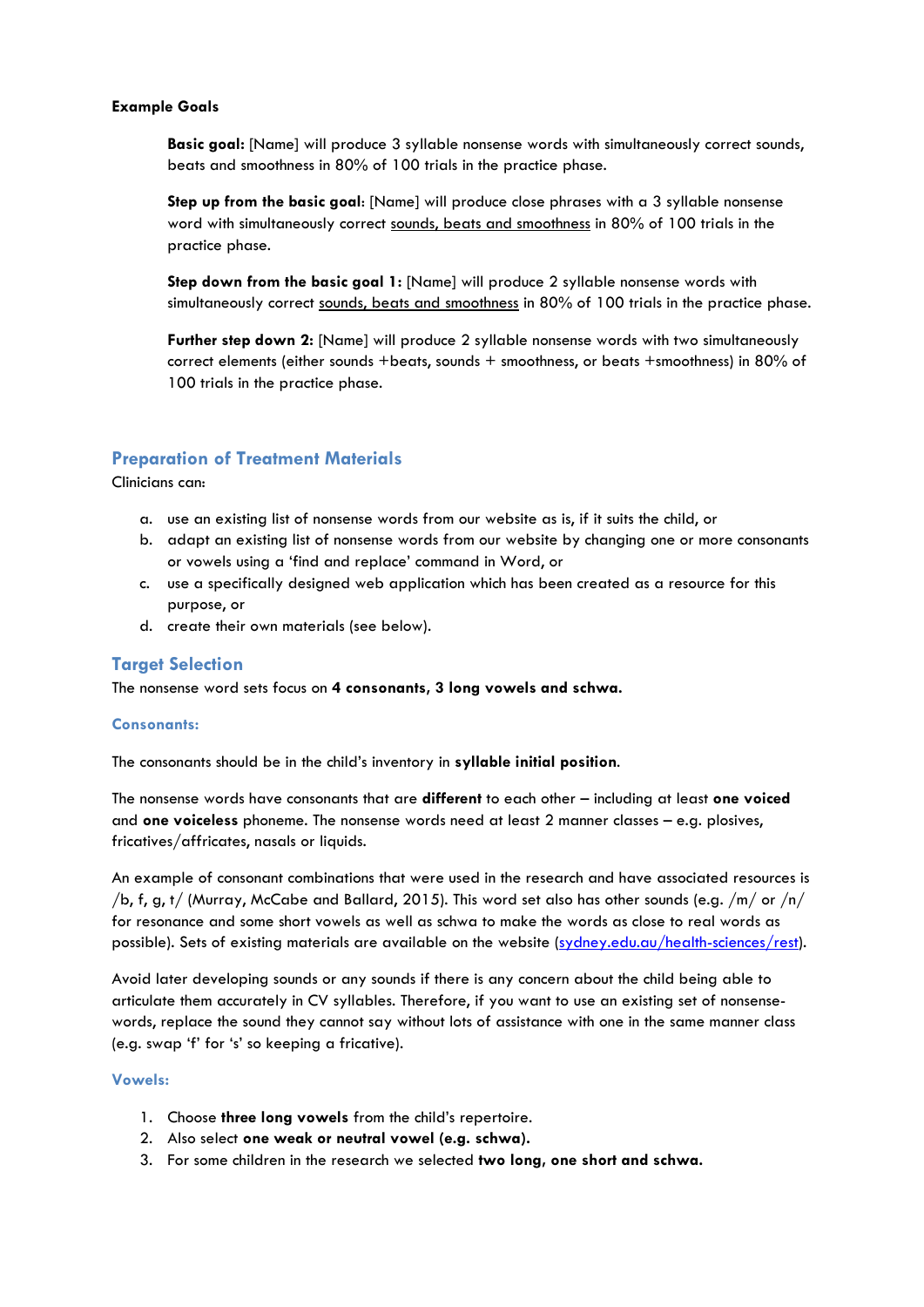# **Nonsense words**

As described above, you have four options for a nonsense word set for each child:

- 1. Use an existing set without modification, which are available at sydney.edu.au/healthsciences/rest
- 2. Use and existing set and modify it for your child
- 3. Make a new set using the app
- **4.** Make a new set by hand. More details of each option follow.

# **1. Existing lists of nonsense words.**

We have loaded a number of word lists on the website **www.sydney.edu.au/health-sciences/rest .** 

With the existing word lists you will find a range of resources that have been made for use in therapy including Word cards to print, PowerPoint lists of words, and session data sheets for the practice phase of each session. These resources were used in one or more of the research studies.

These lists will only be useful as is, if the entire set of consonants and vowels are appropriate targets for your child. Please use them cautiously. The words are phonotactically and phonemically allowable in Australian English so you may have to consider your own accent/dialect and modify either the spelling or the transcription.

#### **2. Modifying existing lists of nonsense words.**

If you would like to modify the lists please use the 'replace all' function in Word or PowerPoint to ensure you don't miss any changes. You can replace a consonant or vowel sound as needed so that the words match the consonants you have selected for the child.

# **3. Web application for creating nonsense words**

We have created a web app that will help you create your nonsense words http://128.199.223.3:4000.

To use the app you will have to know which sounds you want to use for the child you are working with (see above **Target Selection** section for how to choose sounds). On the site you will find three sets of syllables in 3 columns – you simply choose 5 from each column and the program will create 10 Sww and 10 wSw words for you. If you don't like the words it provides simply ask the app to mix them up and start again. **Please do not delete any syllables**.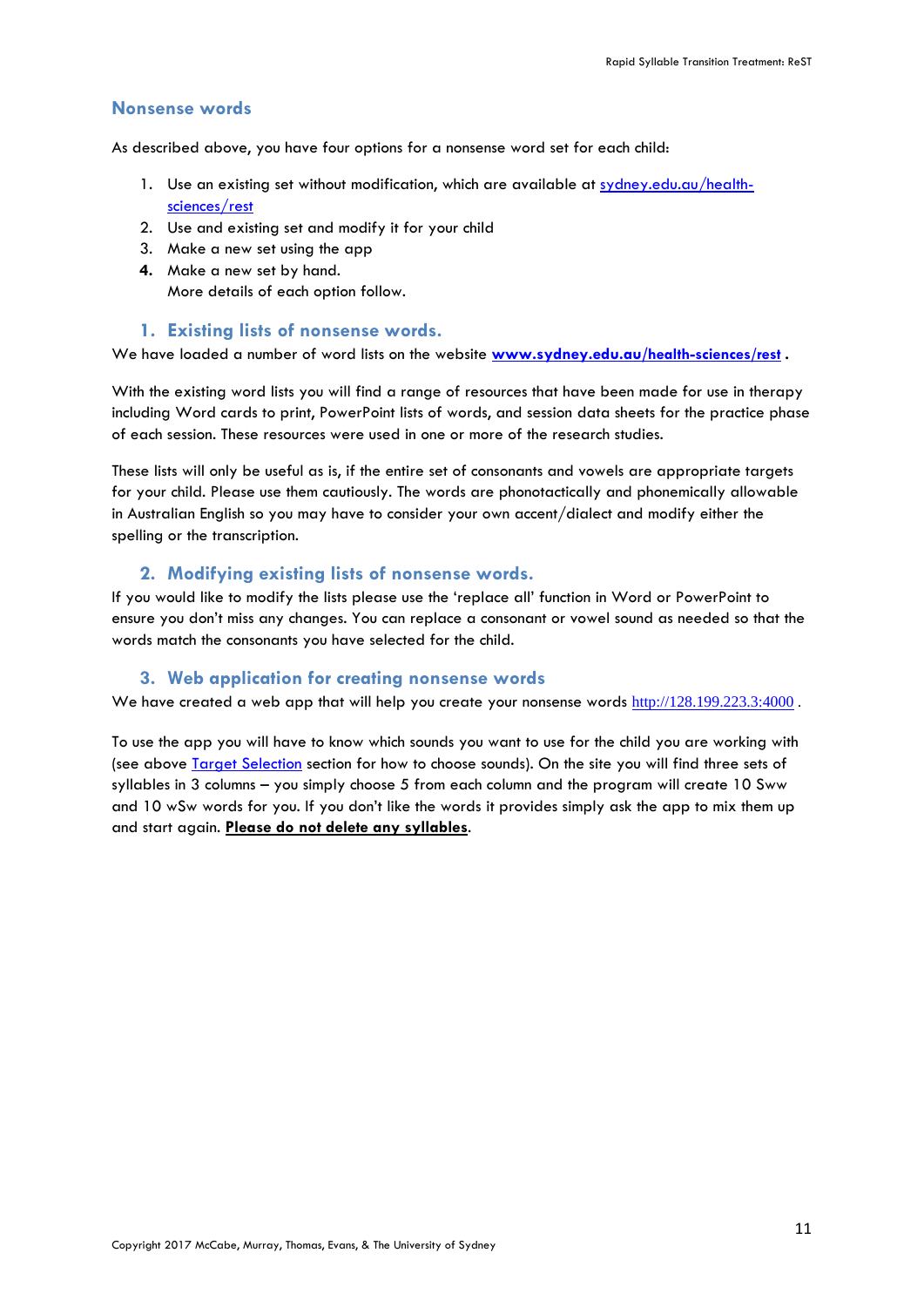| Syllabear |                    | $+$<br>$\pmb{\times}$ |                           |    |                                   |                                                                                     |          | $\qquad \qquad \Box$<br>$\mathbb{R}$<br>$\Box$ |
|-----------|--------------------|-----------------------|---------------------------|----|-----------------------------------|-------------------------------------------------------------------------------------|----------|------------------------------------------------|
| (i)       | 128.199.223.3:4000 |                       |                           | ×  | Q Search                          |                                                                                     | ☆ 自<br>▽ | ≡                                              |
|           | Syllabear          |                       | (they will be pale green) |    | These are the existing syllables. | Click on four in each column then                                                   |          |                                                |
|           | a                  |                       |                           | b  |                                   |                                                                                     | c        |                                                |
| bar       | bee                | dor                   | ba                        | fe | ka                                | ba                                                                                  | ber      | bi                                             |
| dur       | far                | fee                   | ke                        | pa | pe                                | da                                                                                  | der      | di                                             |
| fer       | for                | kar                   | sa                        | se | ta                                | fa                                                                                  | fer      | fi                                             |
| kee       | kor                | kur                   | te                        |    |                                   | ka                                                                                  | ker      | ki                                             |
| par       | pee                | por                   |                           |    |                                   | pa                                                                                  | per      | pi                                             |
| pur       | sar                | see                   |                           |    |                                   | sa                                                                                  | si       | ta                                             |
| sor       | sur                | tar                   |                           |    |                                   | ter                                                                                 | ti       |                                                |
| tee       | tor                | tur                   |                           |    |                                   |                                                                                     |          |                                                |
|           |                    |                       |                           |    |                                   | When you have selected your syllables<br>Click on the green tick to make your words |          |                                                |

If the syllables we've provided are not the ones you need (e.g. wrong consonants or vowels), you can add more syllables to each list by selecting the yellow pencil icon. Again, please do not delete syllables.

To start-over select the red cross icon.

If you need two syllable words, create the three syllable words and remove the final syllable.

The syllables currently provided are phonotactically and phonemically permissible in Australian English but they may not work in your accent or language, so please check and work out that you can say them consistently and easily as you will be saying them many times.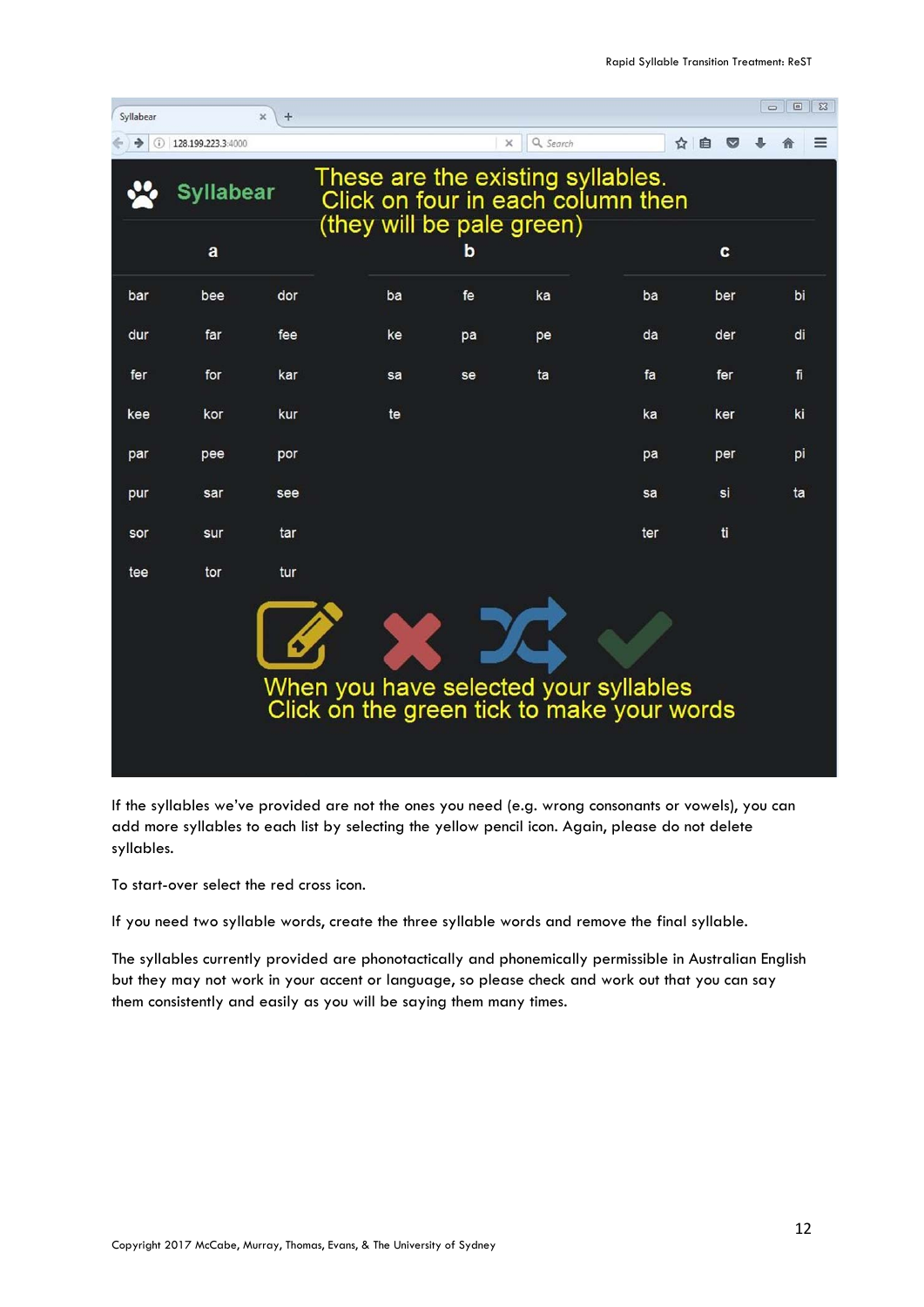

You can save your wordlists to your computer by clicking on the folder icon and then on the floppy disk/save icon.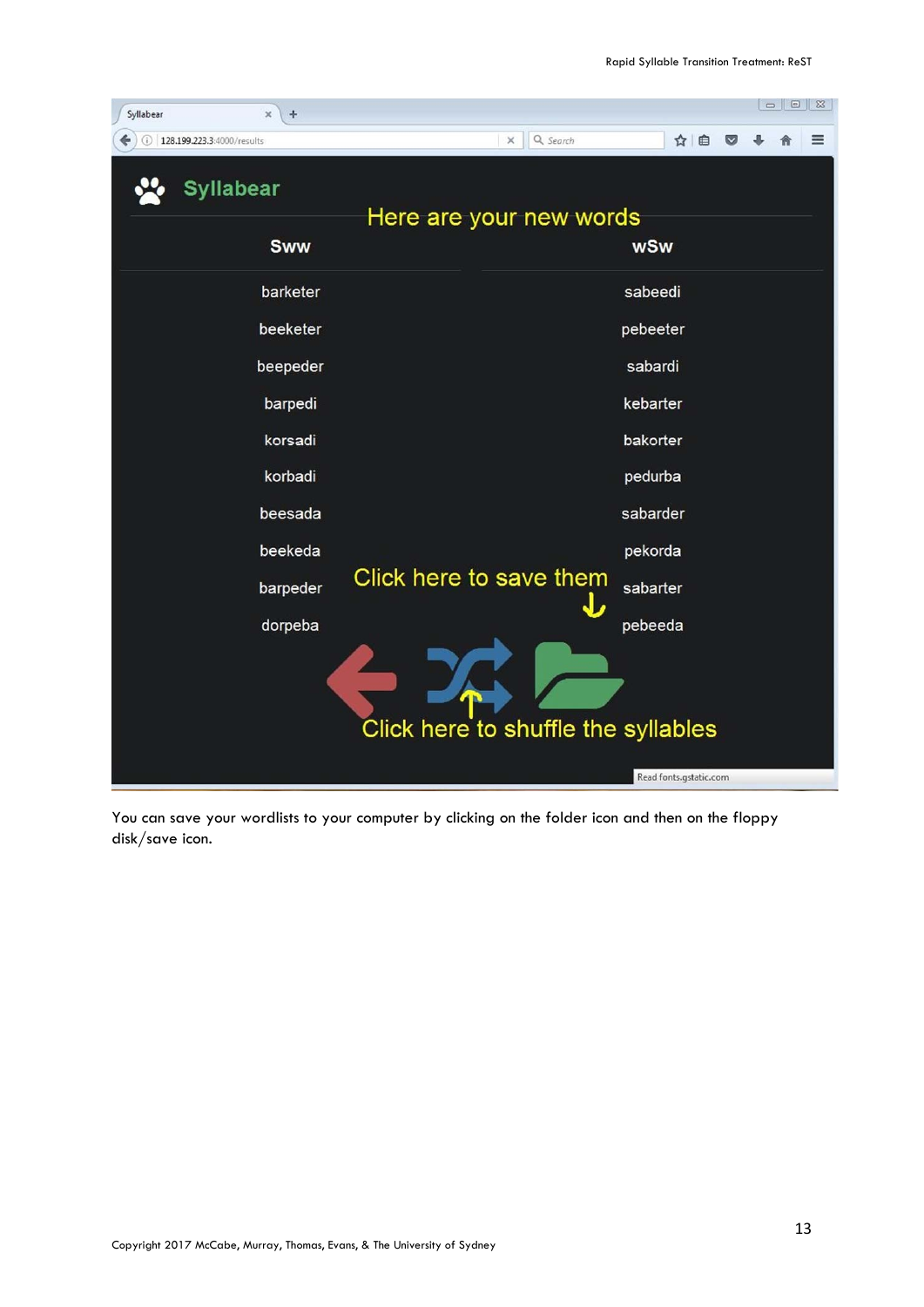‐

# **4. Making nonsense words by hand 1. Make nonsense syllables:**

‐ Make syllables from the chosen consonants and vowels – each vowel and each consonant should be paired together.

#### **For example:**

| Vowel          | p    | - 31      | . .<br>a | 'N        |
|----------------|------|-----------|----------|-----------|
| ′υ,            | `p∪  | <b>SU</b> | du       | 'ku       |
| a <sub>l</sub> | 'pa/ | sa/       | 'da/     | $/$ ka    |
|                | pi   | 'si       | di       | . .<br>ΚI |
| Ιэ,            | /eq  | ′sə∕      | də/      | /kə/      |

# **2. Combine the nonsense syllables into nonsense words:**

- ‐ From the **nonsense syllables** you will need to **compile nonsense words** at the level of complexity suitable for the individual child. Create 10 words with the format of [Sww]- Strong syllable (long vowel), Weak syllable [schwa or short vowel], Weak syllable [schwa/short vowel] e.g. "pahsikeh"/pasIka/
- ‐ Create 10 words with the format of [wSw] -Weak syllable [schwa], Strong syllable (long vowel), Weak syllable [schwa/short vowel] e.g. "pesakeh" /p@saka/ or /p@sak^/. NB: Vowel phonemes and consonants should not repeat in any individual nonsense word.

In 3 syllable nonsense words the first weak syllable should always have a schwa and the final syllable can have either a short production of a vowel such as  $/\Lambda/$  or schwa.

If the child needs the two syllable words, then make them Sw and wS, leaving off the final syllable. In this case the weak syllable will always be a schwa and from the examples above we get Sw  $/$ pas $\partial$ / 'passeh' and wS  $/p$ asa/ 'pehsah'.

# **Spelling the nonsense words**

In our research we have mostly used "orthographically biased" words. This means we have used typical spellings that are always only produced one way. Since you probably don't have access to the same database we used, we suggest that you use very clear spelling, and check with a number of adults from the child's speech community for how they would say the nonsense words.

For example: "beedega" in Australian English is almost always said /bidəg∧/ but it might be said as

/bidəgaʳ/ in American English - this is why you will need to check each word for your own accent. Generally in English, written double vowels are said as long vowels, but remember "book" and "moon" have the same spelling and different vowel sounds in many accents.

# **Final therapy preparations Practice saying the nonsense words**

Write the words phonetically if that will help you produce them consistently. It is really important that your models of the words are consistent and "normal". By this we mean you must have a clear distinction between strong and weak syllables, normal speech rate and other prosody (relative syllable duration, pitch and volume). **Do not exaggerate your productions in the models.**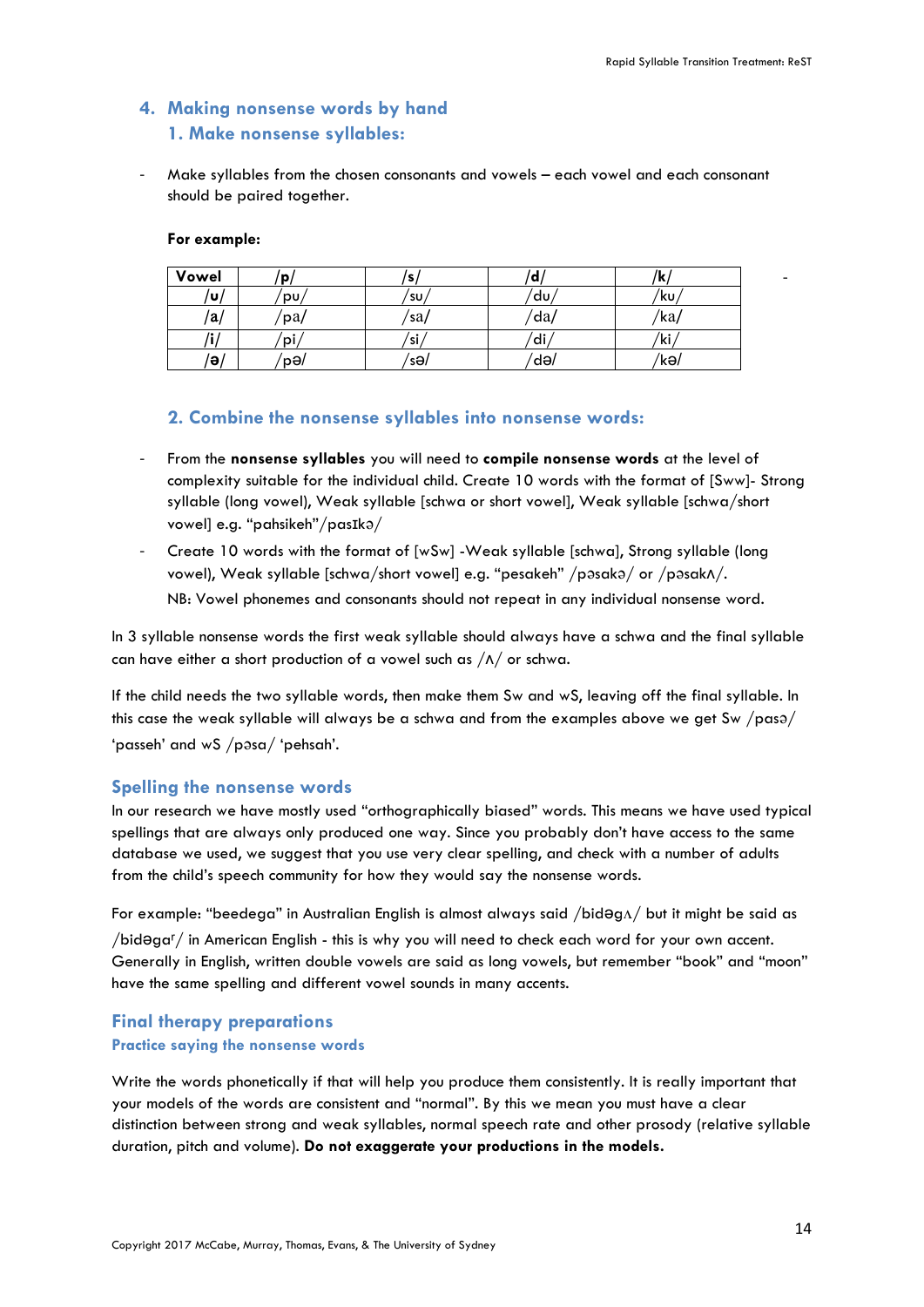#### **Prepare therapy materials**

Write all 20 words orthographically on PowerPoint, cards, or pieces of paper.

When writing out the words, it's sometimes necessary to adjust the spelling. For example, the word 'pesake' could be read as pee – sake /piseIk/ (a two syllable word), when it should be /p $\sigma$ sak $\sigma$ /. Therefore, you might change the spelling to 'pesakeh'.

# **Starting Therapy**

#### **Sample Session Plans**

| <b>TIME</b>   | <b>Sessions 1-2</b>                                                                                                                         | <b>TIME</b>   | Sessions 3-12                                                                                                                                                                  |
|---------------|---------------------------------------------------------------------------------------------------------------------------------------------|---------------|--------------------------------------------------------------------------------------------------------------------------------------------------------------------------------|
| $0 - 0.05$    | Welcome, overview                                                                                                                           | $0 - 0.05$    | Welcome, overview                                                                                                                                                              |
| $0.05 - 0.25$ | Training                                                                                                                                    | $0.05 - 0.15$ | Training                                                                                                                                                                       |
| $0.25 - 0.55$ | Practice including<br>20 trials<br>(2 minute game)<br>2. 20 trials<br>(2 minute game)<br>3. 20 trials<br>(2 minute game)<br>20 trials<br>4. | $0.15 - 0.55$ | Practice including<br>1. 20 trials<br>(2 minute game)<br>2. 20 trials<br>(2 minute game)<br>3. 20 trials<br>(2 minute game)<br>4. 20 trials<br>(2 minute game)<br>5. 20 trials |
| 0.55          | Summary, farewell                                                                                                                           | 0.55          | Summary, farewell                                                                                                                                                              |

## **Training Phase**

The first part of the session is aimed at developing a **"minimal reference of correctness**" for the child, which means they gain an understanding of the task and have some early success. This phase corresponds to Prepractice in the motor learning literature. The steps for teaching the ReST concepts might include:

- 1. Explain to the child that they need to **exactly match the way the clinician says the word.**
- 2. Explain how to do that.
	- a. Match all the sounds say them the same way as the clinician
	- b. Match the beats get the stress pattern correct
	- c. Match the smoothness have all the syllables joined together the same way as the clinician

NB: These three things need to happen ALL at once for the production to be correct but you can start by teaching them separately, and then combine them in the training phase.

3. Randomly select words for training (in the first session) OR

Choose words which were consistently incorrect in the previous session for the next training session.

- 4. Provide any/all cues to the child on how to get the production correct. This could include:
	- a. Use modeling, visuals and explanations
	- b. Ask for an attempt
	- c. Provide "knowledge of results" feedback saying whether it was correct or not and why. For example, "*Great work, you said it really smoothly*" or "*Nice sounds but it was all bumpy, Let's try it again and get all the parts to join together*"
	- d. Ask for self-evaluation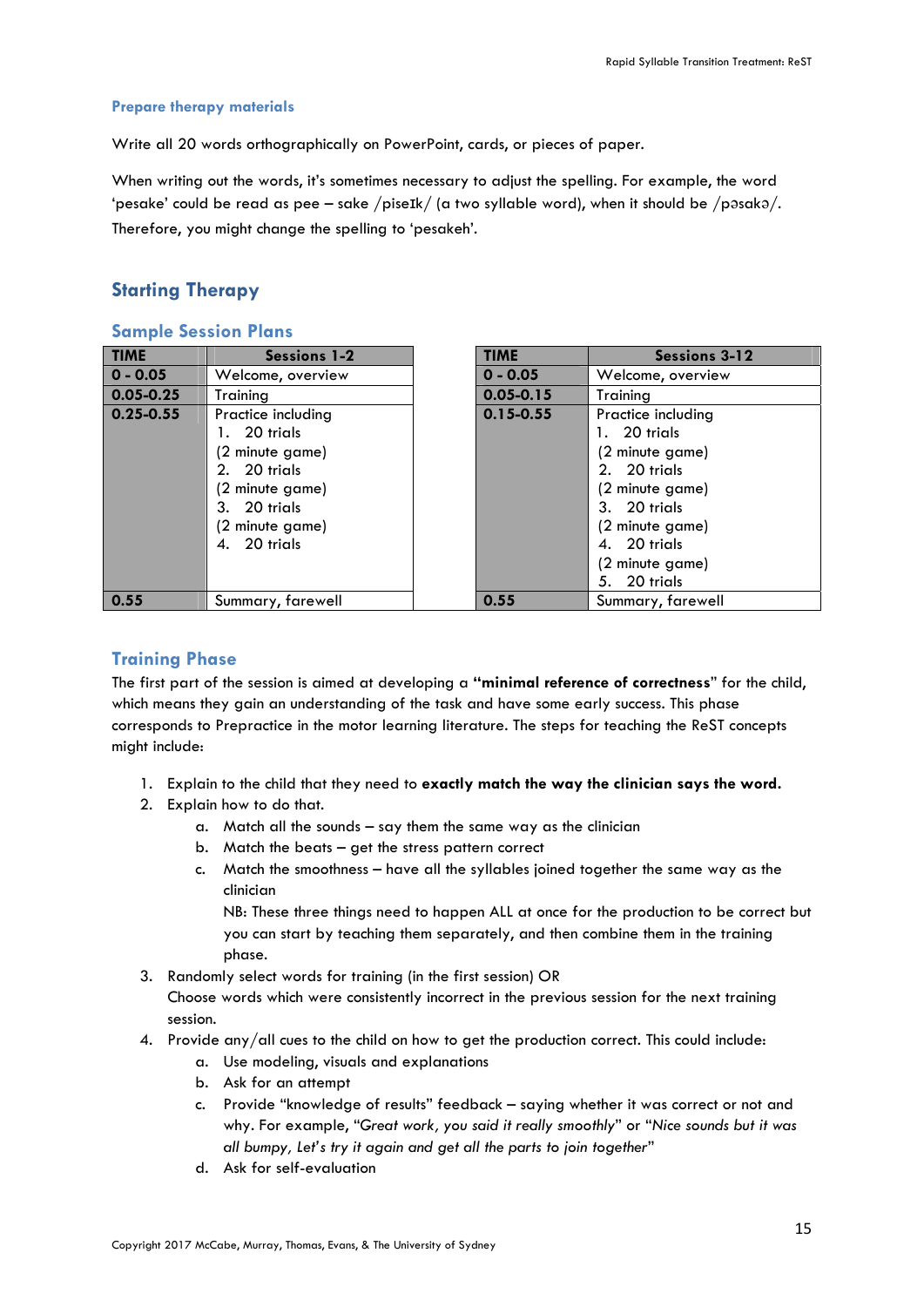- e. Play back a recording for the child to listen to
- **f.** Break the three syllable word into a 2 syllables + 1 syllable, build up accuracy and then combine them back into the 3 syllables. **Be careful not to model staccato or robotic (equal stress) at any time.**
- g. Some children appear impulsive in their productions. They may perseverate on a production possibly because they cannot suppress the old motor plan. Use cueing and explanation to get the child to delay attempting the word for a few seconds, they don't need to start immediately and some kids benefit from a delay.
- h. Try simultaneous slow- or normal-speed productions
- i. Slow down to increase accuracy and then speed up. If you slow-down be careful to retain the relative stress patterns across syllables.
- 5. Repeat all of these steps as required **until the child has made 5 correct productions of ANY of the nonsense words** with whatever feedback or teaching is required (doesn't have to be spontaneous or consecutive productions).

This phase could take 20-30 minutes in session 1 and 2 but should be restricted to no more than 10 minutes in all subsequent sessions. If you've done 10 minutes in subsequent sessions but the child still hasn't achieved 5 correct productions with lots of cueing, you may need to step down to two syllable nonsense words and start from there.

# **Teaching the concepts of Sounds, Beats and Smooth.**

Depending on the age of the child, we use:

- ‐ the written words Sounds, Beats, Smooth
- wooden blocks/magnetic strips of varying length to indicate long and short syllables
- paper and pen to draw long and short, write letters, explain with pictures
- ‐ a drum for loud and soft beats
- ‐ a toy train with two carriages that attach or chain links to teach smoothness
- ‐ pictures which the child already associates with individual sounds
- ‐ dolls or pictures of people/animals that can be made to hold hands (smoothness)

# **Practice Phase This is the most important part of the treatment**.

This section is designed around those principles of motor learning known to facilitate long term change in motor skills.

# **Do not be tempted to spend more time on training and less on practice as you will not get the same results. For an overview of the principles of motor learning, please see Maas et al., (2008).**

Practice happens in 20 trial drill blocks, with a 2 minute non therapy game between blocks to reward the child and provide a very short break from the intense practice. The games can be anything you will both enjoy, such as trash bin basketball, Jenga, or tic-tac-toe, but should not be focused on speech, language or literacy (e.g. not Scrabble).

Remind the child that they need to get the Sounds, Beats and Smoothness correct all at once to be correct. Tell them, that you will tell them when they get it right or wrong but won't be able to help them fix it. Ask them to listen carefully and to only try to say the word when they are ready.

The PowerPoint files and data sheets have the words randomly presented. Present the first card or PowerPoint slide and say the word to the child. Ask the child to copy you. Listen to the child's production and check whether the child matched (or did not match) your production. In order to be a match, the word needs the same sounds, the same stress pattern and the same smoothness as the model.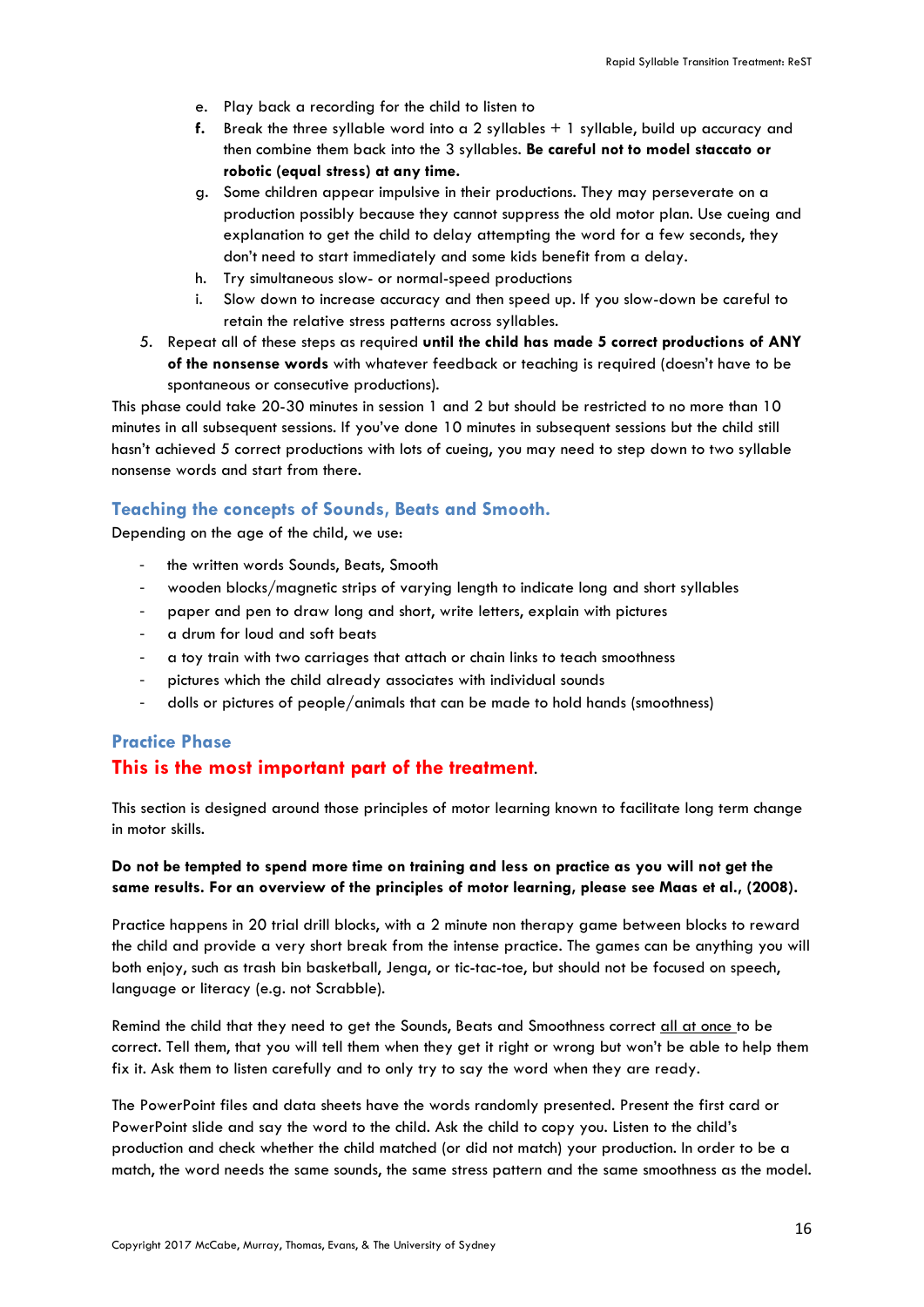

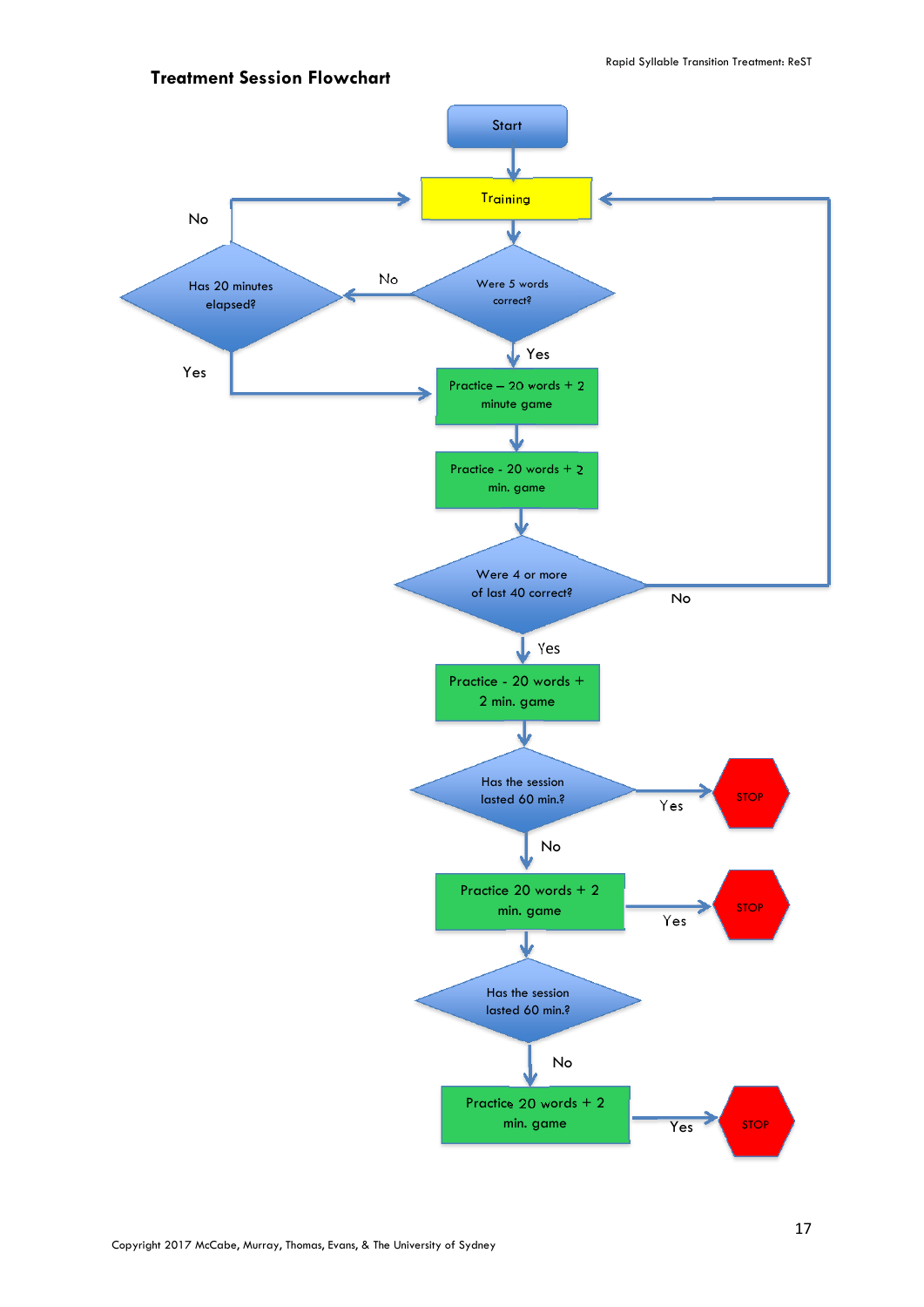Phonemically transcribe the child's response – this gives you a delay before you give feedback. You should wait for at least 3 seconds before you give feedback. Delayed feedback is a principle of motor learning and is known to facilitate storage of the correct production and self-evaluation.

You are aiming for 100 of these productions every session. You should present 20 randomly selected words in a block and then have your short break.

# **Providing Feedback to the child**

#### *Knowledge of Results* **Feedback**

Give feedback on whether the child said the word the same as you (correct) or differently (incorrect). Do not tell them how to fix it. This type of feedback is called *"Knowledge of Results*". For example "*Great work", "Not that time".* This is the opposite of what many people are told to do as beginning speech pathologists, because it is deliberately not specific. It is important to give Knowledge of Results feedback because it facilitates the child making self-directed changes to their speech.

You can also give summative feedback, such as "in that block you got 10/20 right. This is more useful for older children.

#### **Rate of Feedback**

Give feedback on 50% of the items in the practice phase. The asterisks on the data sheet indicate which items to provide feedback. The asterisks have been randomly allocated to items in the following manner:

- On the first block of 20, feedback for a random 18/20 attempts.
- On the next block, feedback for 14/20 attempts.
- On the third block, feedback for 10/20
- On the fourth block, feedback for 6/20
- and on the final block, feedback for 2/20 attempts.

This gives you random feedback on 50% of attempts. Random, low-frequency feedback results in better retention than feedback on 100% of items.

#### **Phrase level step up.**

As mentioned above, children who can accurately say the 3 syllable nonsense words to 80% correct over 2 consecutive sessions should be stepped up to Cloze sentences. You need 10 of these and they should also be randomized along with the randomized presentation of words. This is harder not only because the child has to get all aspects of the word correct, but because **they need to say the whole sentence as a match** to your production on sounds, beats and smoothness.

Below are the sentences we have previously used. You will notice that the target word is always treated as a noun and is always put in the final word position.

- 1. I saw a
- 2. I want a
- 3. She has a big  $\frac{1}{2}$
- 4. I went to the  $\frac{1}{2}$
- 5. Where's the
- 6. He gave me a  $\_\_\_\_\_\_\_\_\_\$
- $7.$  It's his 8. There's a \_\_\_\_\_\_\_\_\_\_\_\_\_\_
- 9. Can I have a \_\_\_\_\_\_\_\_\_\_\_\_\_\_?
- 10. Here's the new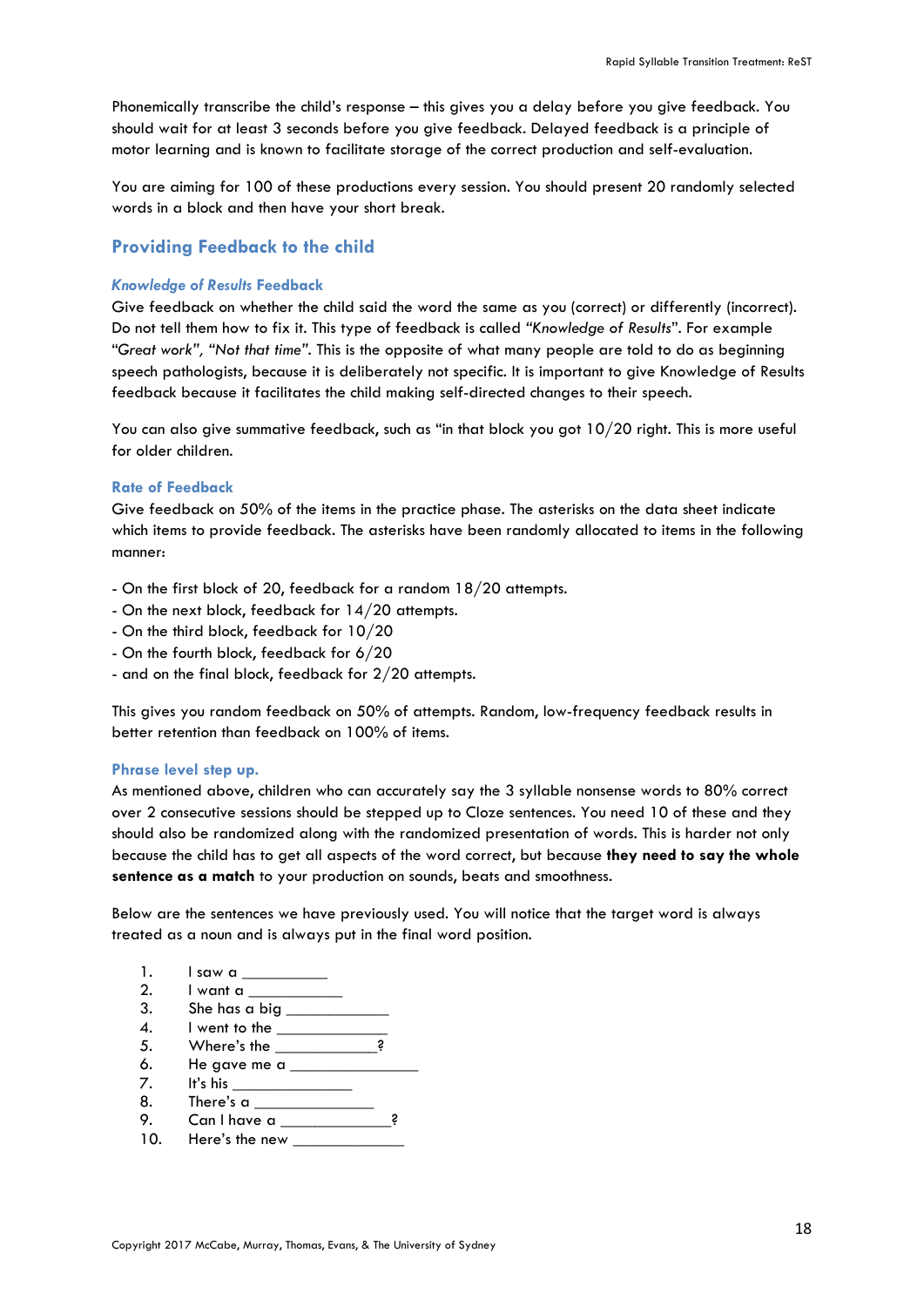Anything formatted as a question needs to be said as a question (rising terminal pitch) and if it's a statement it needs statement prosody. If the child gets 80% correct on the phrases you can make them more complex by including two nonsense words. Here is an example of such a sentence.

 $\sqrt{a}$  is a w and a  $\sqrt{a}$  and a  $\sqrt{a}$  and a  $\sqrt{a}$  and a  $\sqrt{a}$  and a  $\sqrt{a}$  and a  $\sqrt{a}$  and a  $\sqrt{a}$  and a  $\sqrt{a}$  and a  $\sqrt{a}$  and a  $\sqrt{a}$  and a  $\sqrt{a}$  and a  $\sqrt{a}$  and a  $\sqrt{a}$  and a  $\sqrt{a}$  and a  $\sqrt{$ 

#### **Judging correct and incorrect productions/ Teaching the components**

Each attempt at a nonsense word needs to be evaluated for whether the sounds, beats and smoothness are correct. In the Practice phase, all need to be correct at once and across the whole word for the child to score as correct.

**Sounds:** These are the consonants and vowels. Sounds must match the adult model i.e. if a child produced a distorted 'f' sound, their 'sounds' would be incorrect. We are aiming for accurate and consistent production of all phonemes.

**Beats:** This is the relative stress between syllables, which again must match the adult model. To make stressed syllables in English we lengthen the vowel, increase the volume of the syllable, or raise the pitch of the syllable. Children may benefit from cueing in the Training phase on any of these features but we have found the easiest to be length (duration) and the hardest to be pitch (frequency). When choosing a cue for beats, start with making the syllable longer or shorter. If this is unsuccessful over several sessions, cue for louder or softer and finally cue for a change in pitch. Any production that sounds robotic, very slow, or has equal stress, is wrong. Younger children are likely to have more trouble with the wS(w) words than the Sw(w) words, so this may require specific attention in the next Training phase. Strong beats are in bold on the pronunciation guide for existing word sets.

**Smoothness:** This is the hardest to judge and requires that the syllables are continuous with each other. Of course, if you have a stop consonant there will be a slight pause between syllables but again, the child's production needs to match the adult's production. Any production that sounds stilted or staccato is wrong.

### **If you have any doubt about whether the production was correct or not then you SHOULD SCORE IT AS INCORRECT**

## **Keeping track of progress**

There are 2 main questions to answer when you are completing treatment for a child.

The first is, is the treatment working and are the cues making the child's productions change? According to Olswang and Bain (2011), this is answered by your treatment session data. The data sheets found with the existing stimuli can help you answer if the child's productions are (1) becoming more accurate in Pre-practice/ Training and which cues helped and (2) if they are becoming more accurate in Practice over time, meaning they are learning how to say nonsense words with simultaneously correct sounds, beats and smoothness.

The second is, is the treatment changing the child's planning and programming of other real words? This is what caregivers are most keen to see, and need to be measured. According to Olswang and Bain (2011), this is answered by generalization data. This needs to be planned before treatment starts, so similar 2 and 3 syllable words alone and in phrases are probed before treatment, at the start of session 4, session 8 and session 12 to show progress. Examples of generalization probes we have used are on the resources page – [http://sydney.edu.au/health-sciences/rest/resources.shtml]. In addition, you may want to assess intelligibility and other speech areas of interest for the child you are teaching, before and after treatment. For example, we have used inconsistency subtests and articulation tests for this purpose.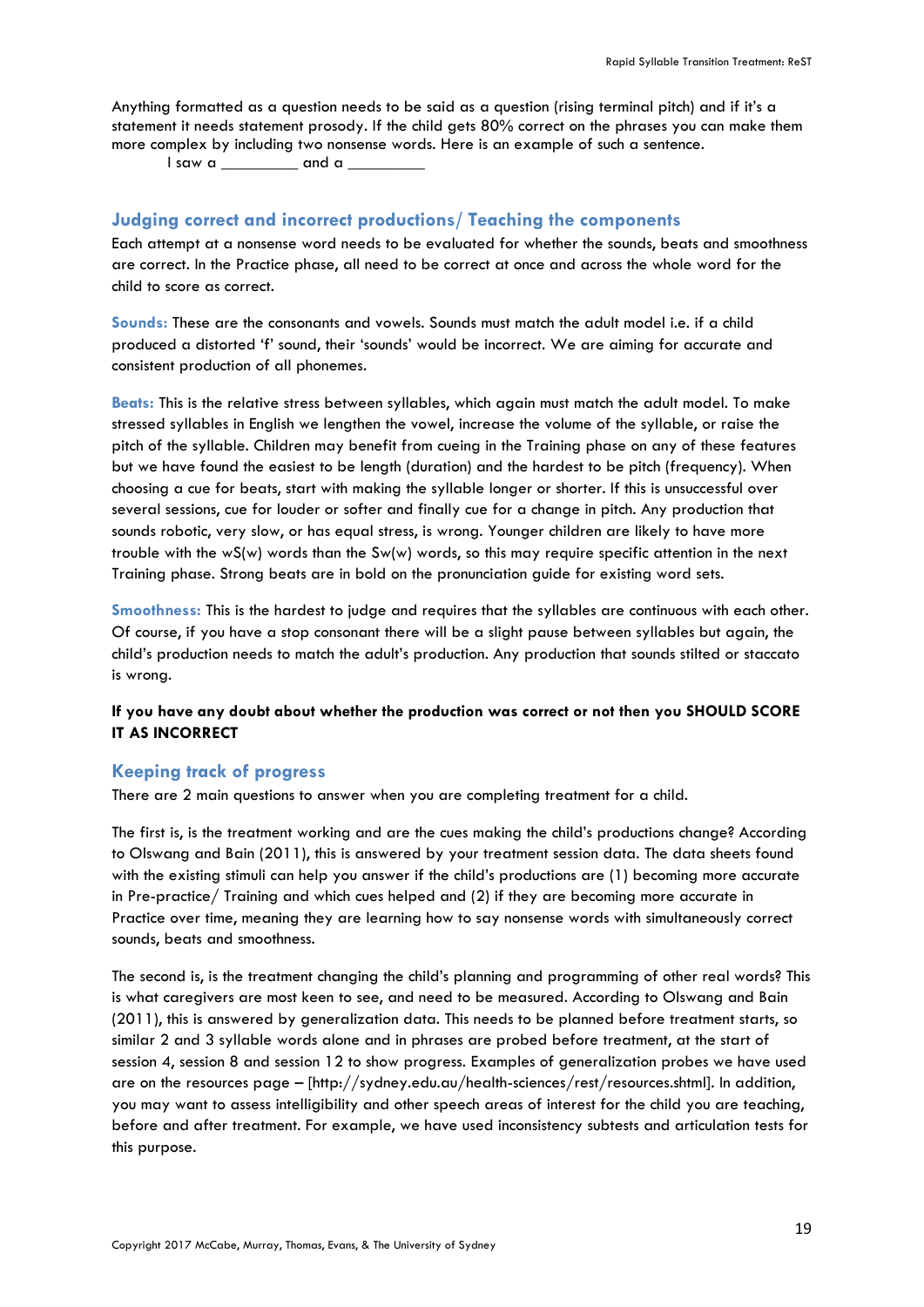# **Therapy progress**

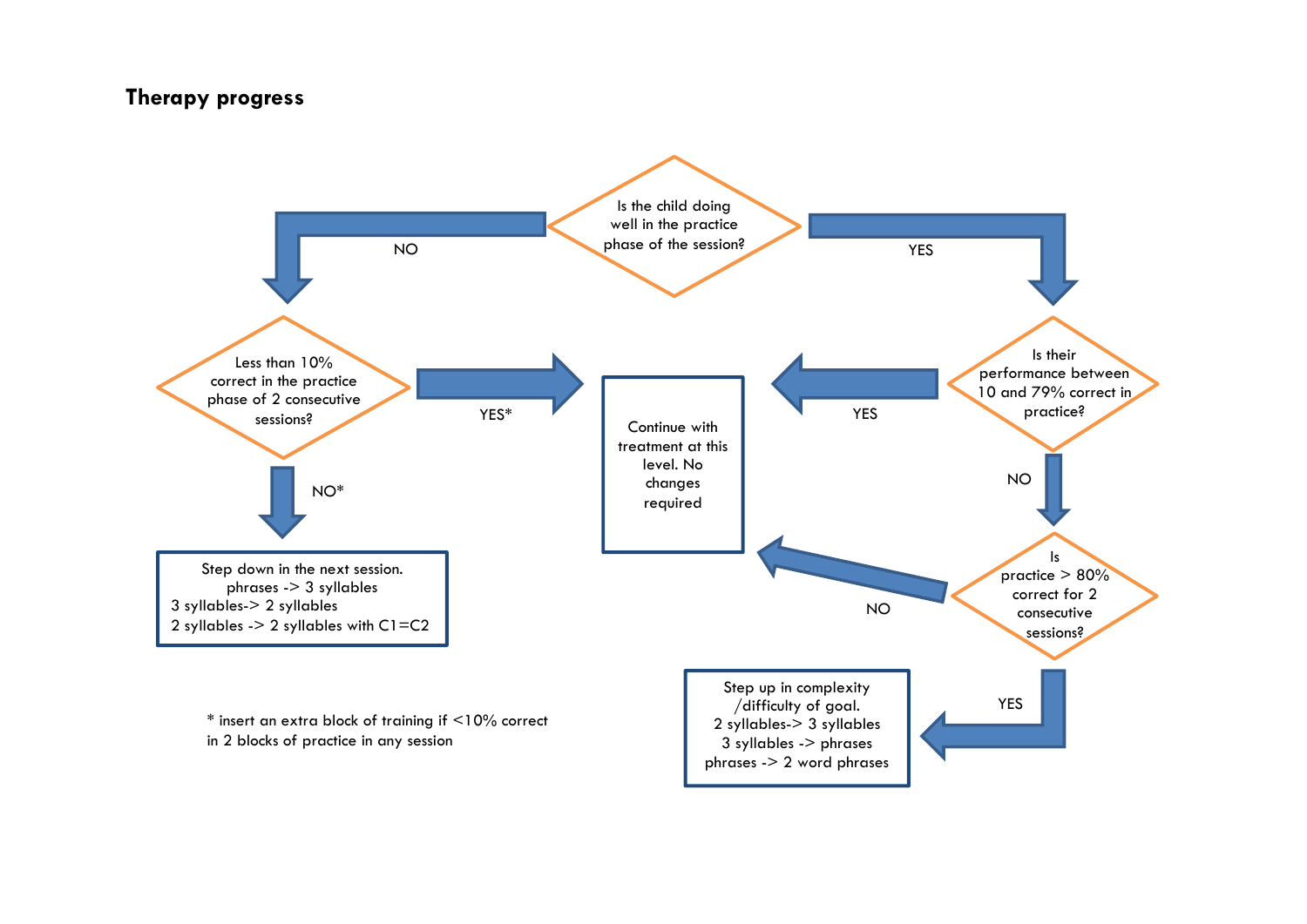# **Frequently asked questions**

#### What if I'm not sure whether the word was correct or incorrect?

If you're not sure, you should tell the child the word was incorrect.

#### **What if I finish the work sooner than an hour?**

That's no problem! If the child gets through the Training phase followed by 100 practice trials quicker than an hour, that's fine.

#### **What if the child really can't do one of the words in the Training phase?**

That's OK. Give the child some cues to help with the production, but if they can't say the word you can move on to another word. Keep the 'tricky' word in the set, use it in Practice, and try teaching it in the next Training block.

#### **What if the child restarts and the second attempt is correct?**

The word is counted as incorrect. Remind the child to wait until they are ready to start the word. This might be something to focus on in the next Training phase.

#### **What if the child gets stuck on a word or a particular production and can't change it?**

In the next Training phase, try teaching the child to practice the word in their head (silently and without moving their lips) before they say it. You could also ask the child to wait for a couple of seconds after they hear the word before they make an attempt. We use 'think then say' cues for this.

#### **Can the child just read the word without hearing my model?**

Many children with CAS also have difficulties reading aloud. We suggest that no children read aloud spontaneously for the first three sessions. If they are excellent readers, they can read the items from the fourth session. We don't want speech errors to be because of reading difficulties.

#### **What if the child is getting very few right in Practice?**

If the child gets fewer than 4/40 correct in the first two blocks of practice, insert another block of Training and then go on to the next 40 practice trials.

#### **What if the child can only say the words very slowly or very softly?**

The word is incorrect. In the next Training phase teach the child say the item quicker or louder. You can adjust your models to be quicker and faster to assist with this. Just before the start of the next block of Practice, remind the child that they need to do it at the same speed and/or volume as the model.

#### **Can I include articulation therapy to correct poor sound production?**

Yes, but only in a Training phase.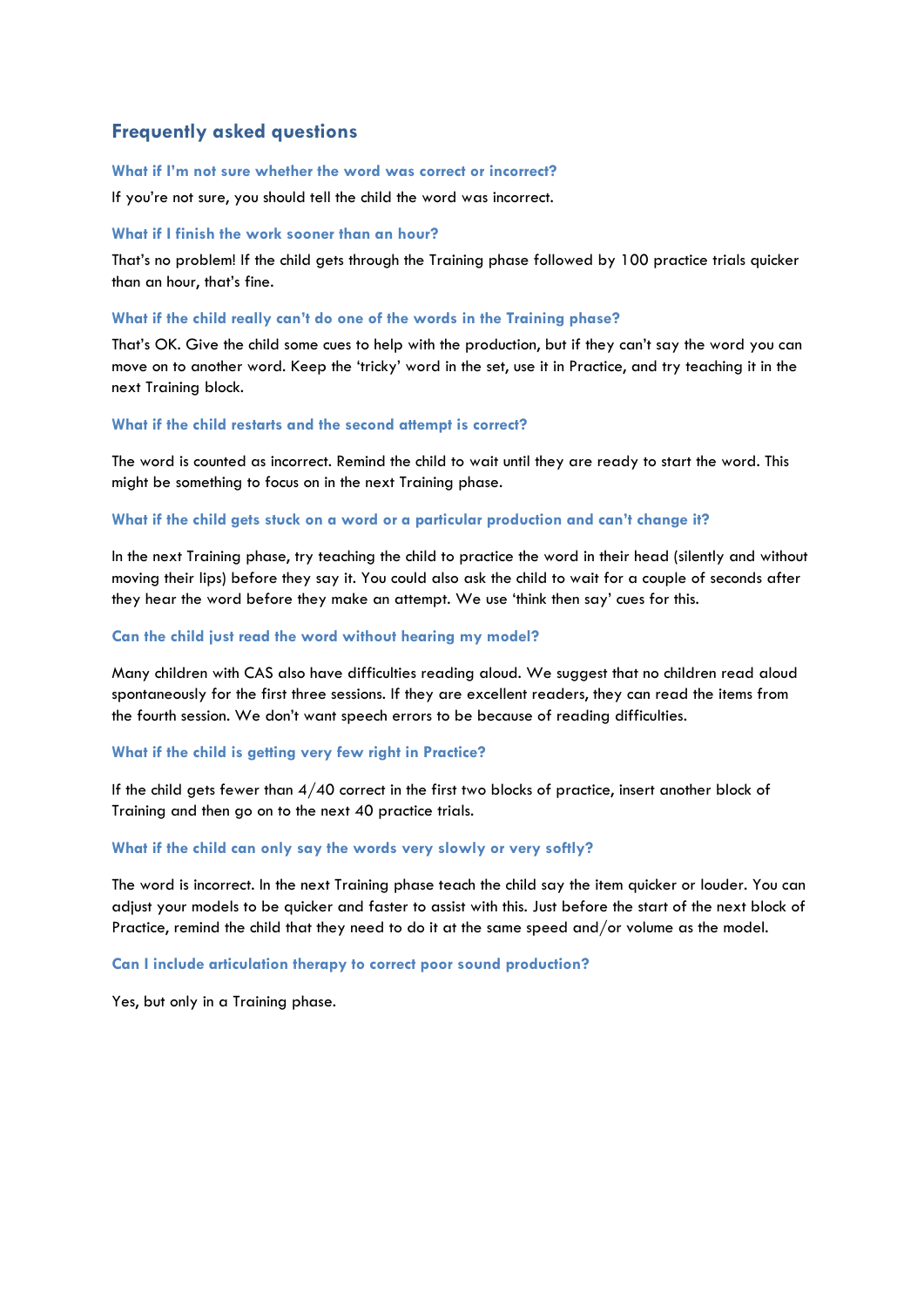#### **Some children with CAS have resonance problems, can we treat this in ReST?**

Yes. The Murray, McCabe and Ballard (2015) stimuli deliberately have a /m/ and /n/ so you can teach oral versus nasal resonance as part of the therapy. You can add more nasal targets in the nonsense words you use to make this a major goal. Ideally, you would want some oral-only words as part of this.

Resonance can be taught in the Training blocks. You can teach oral versus nasal resonance, link this with the written sounds and help the child feel the difference between oral and nasal airflow (e.g. feeling where the air comes out using their hand or a tissue). Resonance errors in ReST are considered sound errors on your data sheet.

#### **Lots of children with CAS have prosodic problems, can we treat this in ReST?**

Yes, ReST specifically treats prosody as a major goal of therapy. All the stimuli address lexical stress – that is alternate stress across syllables in words. When you select treatment targets, you need 20 words: 10 will have strong-weak lexical stress and the other 10 weak-strong lexical stress. As a clinician giving models, you need to be clear on what lexical stress your treatment words have, and know how to say these accurately and consistently.

Children with CAS tend to make weak syllables strong or to delete weak syllables, so that stress across a word or phrase is all strong. Teaching in the Training phase helps children understand they need weak syllables also. Strong syllables are those that are longer, louder or higher pitched than those around it. Therefore you can teach children to make weak syllables 'short', 'soft' or 'deep' depending on their needs. Prosodic errors in ReST are considered beat errors on your data sheet. This means the beats of each syllable (their stress) did or did not match the model.

#### **This is really hard. Typically developing children couldn't do it either!**

We tested ReST on typically developing children aged 4-12 and they learnt how to say the words in 3-5 sessions. So far none of the children with CAS have had normal speech after a short block of ReST but all have improved substantially.

#### **Can you provide me with a premade list of words?**

Yes, but it is really important for each child to use words which include sounds in their own sound inventory. You can use the lists on the website but please make sure the child can use the sounds in the lists or modify the lists. If you make new word lists, we'd love it if you email us the list and any supporting materials so we can add them to the site!

#### **How do you keep children engaged in drill treatment without pictures?**

Using a visual timetable is really helpful. Show the child how many blocks of Training and Practice they need to do. Other things we've found helpful are counting down how many items are left in a block, praising the child for their attention, and having a range of games for the child to choose from in the break time. The games can be anything that motivates the child, including active games such as star jumps and running races. School aged children respond really well to "gamification" – use the language of video games – personal best, game high. Older children respond well to being shown the changes in their scores from day to day and beating their own best score. They also love "levelling up" and understand that the new level will be harder.

Early on we used pictures of aliens with the nonsense words. However, learning 20 of them was too much to ask, so we were left with reading the words or imitating a spoken or recorded model.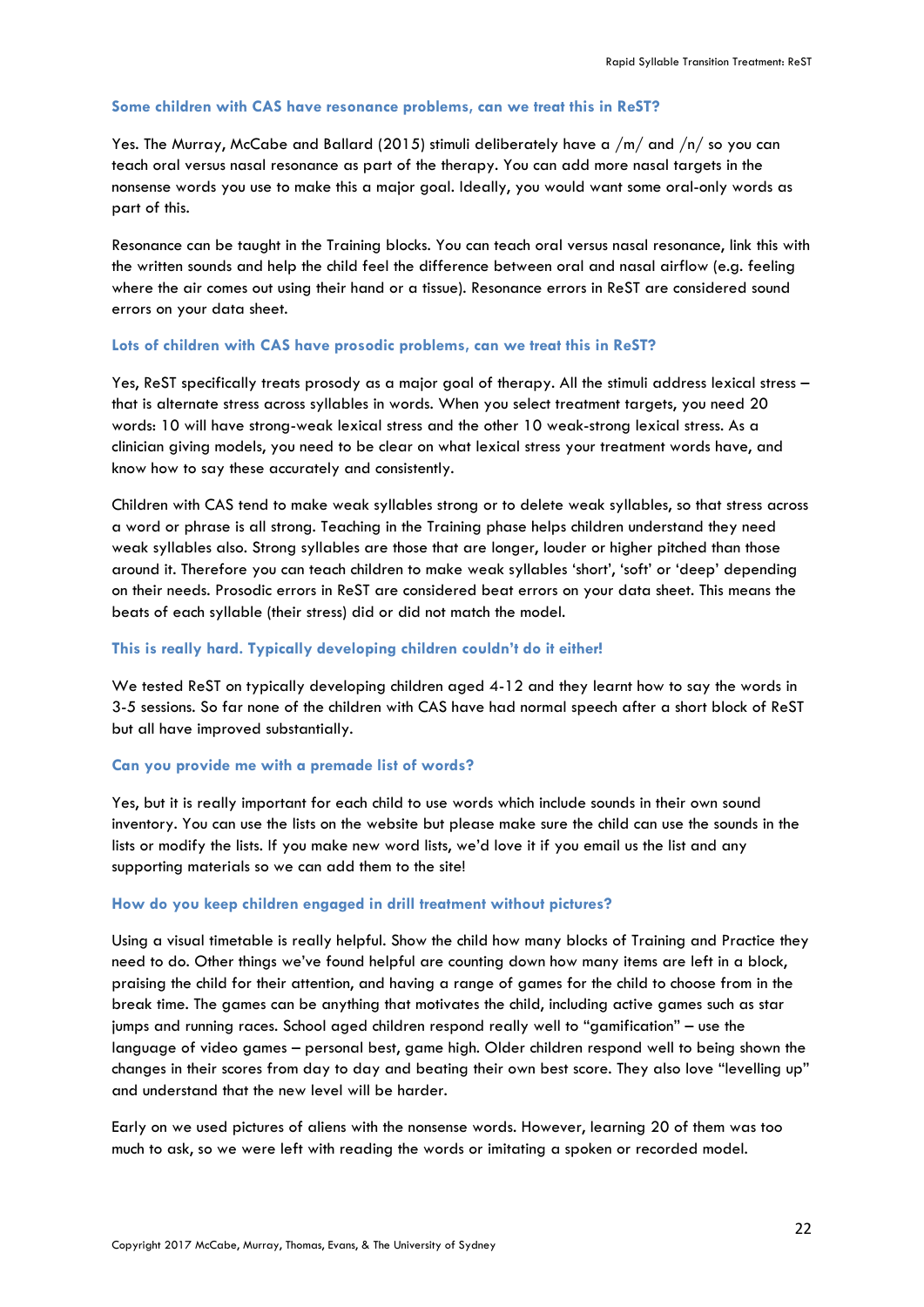## **Do you think that treatment effects might generalize better if you used real words rather than nonsense words?**

The whole point of ReST is to avoid real linguistic forms – we believe ReST is associated with good generalisation BECAUSE the semantic system is not engaged in the nonsense words – the child is compiling a new and unexpected motor plan without the assistance or interference of the semantic system. No already learnt incorrect productions need to be corrected in the nonsense words. The phrases are real phrases except for the nonsense word(s). If you are interested in this topic, you could read the treatment journal articles on both ReST and on generalization of nonsense words to real words in other speech sound disorder treatment also (Gierut & Morrisette, 2010).

# **Is the goal of ReST only to teach prosodic variation, or can it include work on speech sound accuracy?**

The goal of ReST is to address the three core features of CAS simultaneously. While it is a great treatment for prosody, it also works on sequencing of sounds and the production of the specific sounds selected in the nonsense words. If a sound (or sound class) needs attention, select it as one of the phonemes in the nonsense words. Ideally however, the sound you choose should be stimulable (produced accurately some of the time) otherwise it is difficult to treat all 3 aspects simultaneously.

#### **If a child has two sessions of treatment but is then away for a week, does the program have to start afresh or pick up from where it left off?**

It's best to schedule one block of ReST at a time when the child and parent can commit to regular intense treatment. School holidays are a good time for many school-aged clients. Even with the best planning, unforeseeable events and illnesses sometimes happen. If a child has missed several sessions in a week they are likely to need longer in the Training phase of the next session in order to re-orientate them to the treatment.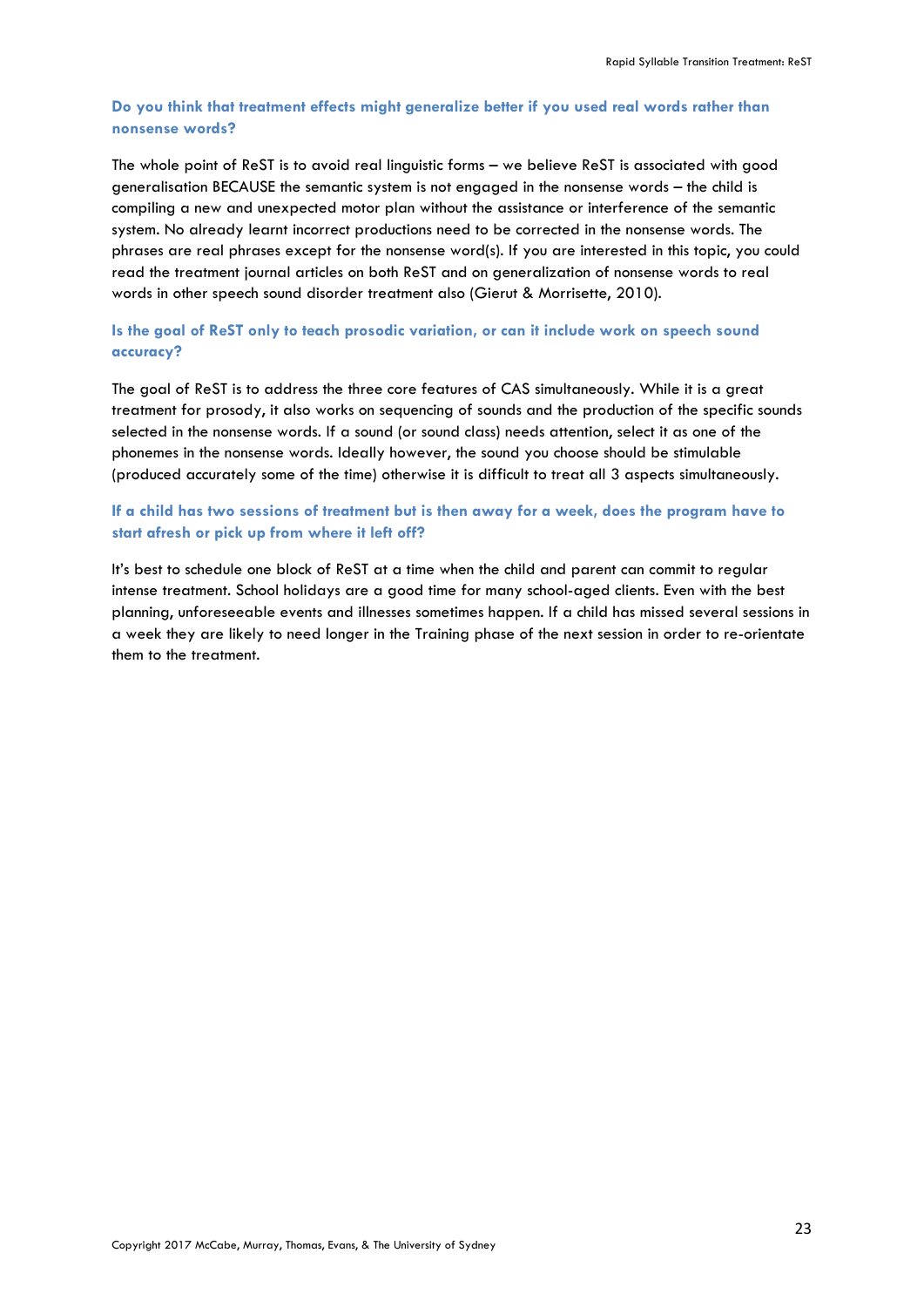#### **What instructions should parents be given about practice at home?**

We have tried training parents to do therapy with limited success. Parents found the treatment difficult to do and felt that making the prosodic judgments was too hard. Most parents are immensely relieved about not having to do homework and value the opportunity just to be parents for a while.

In all the other research, we have achieved very good results **without** any parent/home practice, so there is no need for them to do it.

### **Do we need to complete 20 cards in every block of Practice? What if my client can do more than that?**

20 words per block of practice is a minimum. For older children and adolescents you can increase the number of trials to 25 (we did this in the research) or up to 40 words per block (as per our clinical experience). This then reduces the number of blocks (and breaks) to four, which may make the session move slightly faster. You need to ensure that accuracy does not decrease if you increase the number of trials per block. If so, decrease it again to a number that allows the child to concentrate and produce the trials effectively.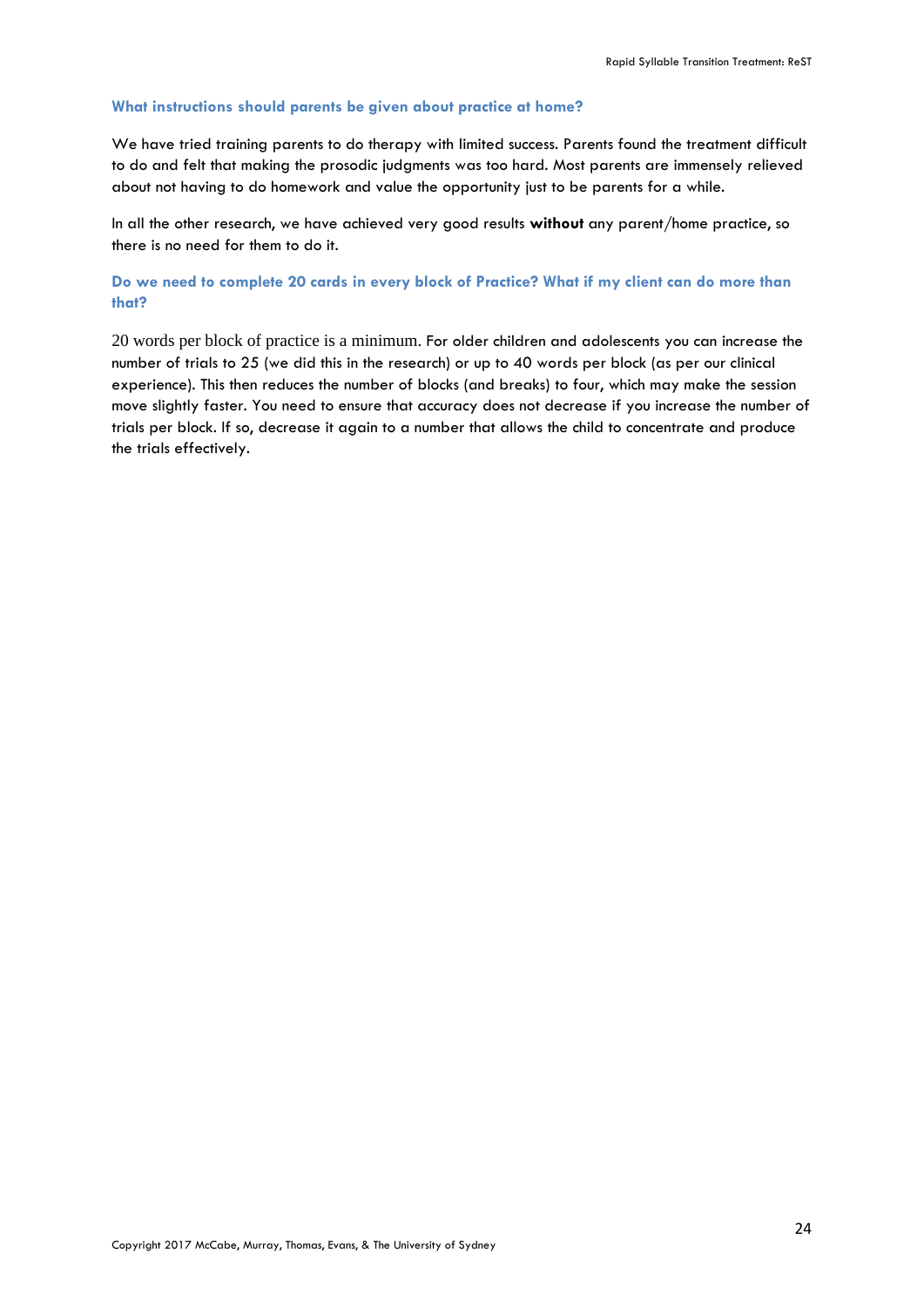# **Research Articles and recent Conference Presentations about ReST**

#### **(as at 1st January 2017)**

- Ballard, K. J., Robin, D. A., McCabe, P., & McDonald, J. (2010). A treatment for dysprosody in childhood apraxia of speech. *Journal of Speech, Language, and Hearing Research, 53*(5), 1227-1245.
- McCabe, P., Macdonald-D'Silva, A. G., van Rees, L. J., Ballard, K. J., & Arciuli, J. (2014). Orthographically sensitive treatment for dysprosody in children with Childhood Apraxia of Speech using ReST intervention. *Dev Neurorehabil, 17*(2), 137-145. doi: 10.3109/17518423.2014.906002.
- McCabe, P. & Preston, J. (2016). *Comparing Treatments: An RCT contrasting Ultrasound and ReST Therapy for CAS*. Paper presented at the Childhood Apraxia of Speech Association of North America, July 2016, Chicago USA.
- McCabe, P., Preston. J. & Evans P. (2016). *Ultrasound or ReST? Which Treatment is better for older children with CAS? A pilot RCT – preliminary data*. Poster presented at the Speech Pathology Australia Annual National Conference, May 2016, Perth.
- Murray, E., McCabe, P., & Ballard, K. J. (2012). A comparison of two treatments for childhood apraxia of speech: Methods and treatment protocol for a parallel group randomised control trial. *BMC Pediatrics, 12*, 112. doi: 10.1186/1471-2431-12-112.
- Murray, E., McCabe, P. & Ballard, K.J. (2015). A Randomized Control Trial of Treatments for Childhood Apraxia of Speech. *Journal of Speech, Language and Hearing Research 58* (3) 669- 686. doi:10.1044/2015\_JSLHR-S-13-0179.
- Murray E, McCabe P & Ballard KJ. (2014) A Systematic Review of Treatment Outcomes for Children with Chidhood Apraxia of Speech. *American Journal of Speech Language Pathology* 23: 486- 504.
- Thomas, D., McCabe, P. & Ballard, K. (2016). *Service delivery for Rapid Syllable Transitions (ReST) Treatment for Childhood Apraxia of Speech: A comparison of telehealth, lower frequency and parent- delivered treatment*. Paper presented to Speech Pathology Australia Annual National Conference, May 2015, Perth.
- Thomas D, McCabe P & Ballard KJ. (2014) Rapid Syllable Transitions (ReST) Treatment for Childhood Apraxia of Speech: The Effect of Lower Dose Frequency. *Journal of Communication Disorders 51*: 29-42.
- Thomas, D., McCabe, P., & Ballard, K. J. (2014). *Parent Training for Rapid Syllable Transitions Treatment*  for Childhood Apraxia of Speech: Fidelity of parent conducted treatment. Paper presented at the Motor Speech Symposium, Sarasota, Fl, USA.
- Thomas, D., McCabe, P., Ballard, K.J. & Lincoln, M. (2016). Telehealth Delivery of Rapid Syllable Transitions (ReST) treatment for Childhood Apraxia of Speech. *International Journal of Language & Communication Disorders. 51 (6)* 654–671 doi: 10.1111/1460-6984.12238.
- van Rees, L. J., Ballard, K. J., McCabe, P., Macdonald-D'Silva, A. G., & Arciuli, J. (2012). Training Production of Lexical Stress in Typically Developing Children with Orthographically Biased Stimuli and Principles of Motor Learning. *American Journal of Speech-Language Pathology*, doi: 1058-0360\_2012\_1011-0008. doi: 10.1044/1058-0360(2012/11-0008.

#### **Other references**

ASHA. (2007). *Childhood Apraxia of Speech* [Position Statement]. www.asha.org/policy.

- Maas, E., Robin, D. A., Austermann Hula, S. N., Freedman, S. E., Wulf, G., Ballard, K. J., & Schmidt, R. A. (2008). Principles of motor learning in treatment of motor speech disorders. *American Journal of Speech-Language Pathology, 17*(3), 277-298. doi: 10.1044/1058-0360(2008/025)
- Schmidt, R.A. (1975). A schema theory of discrete motor skill learning. *Psychological review*, *82* (4), 225. doi: 10.1037/h0076770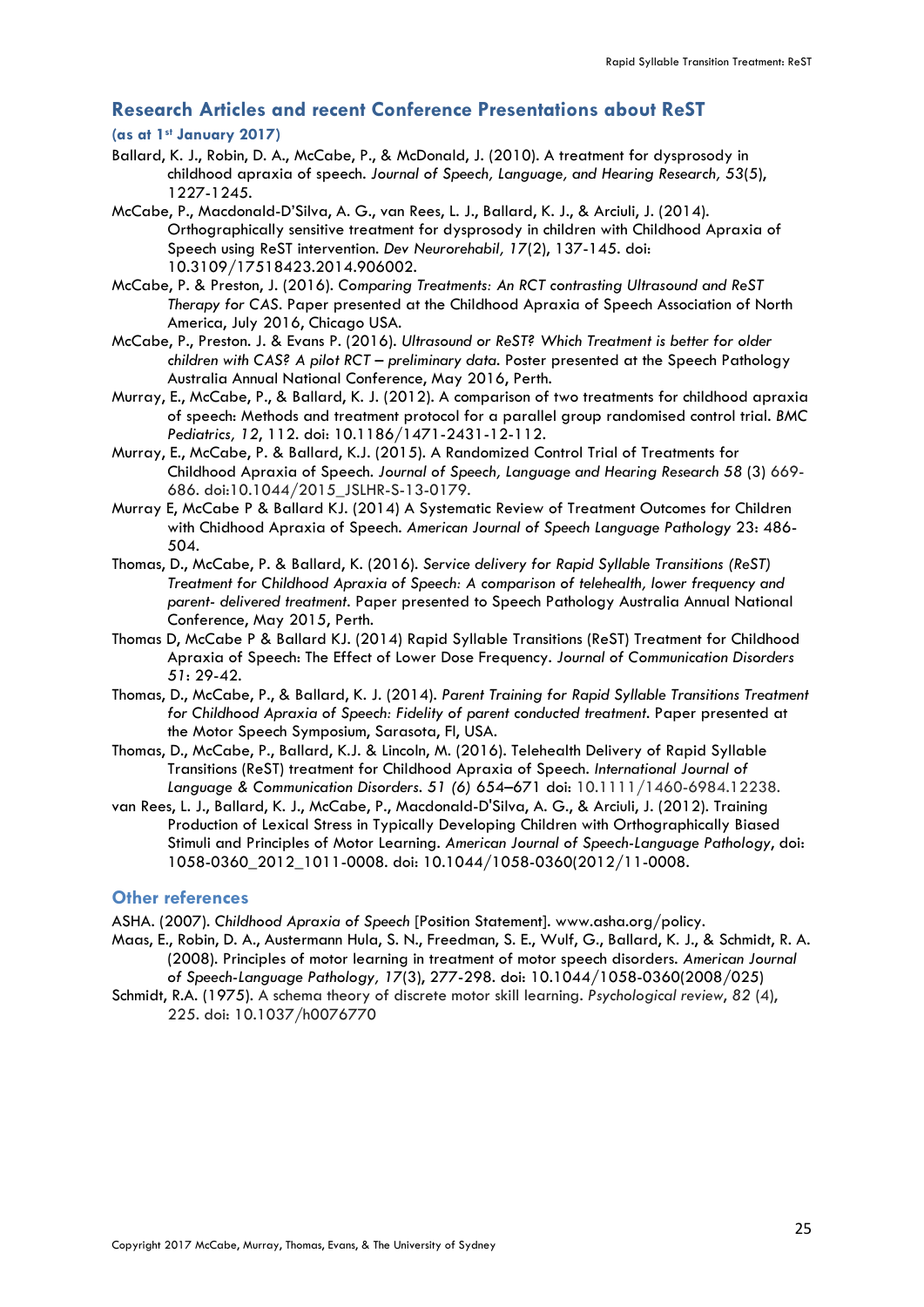# **Glossary**

| Term                  | <b>Definition</b>                                                                                                                                                                                                                                                                      |
|-----------------------|----------------------------------------------------------------------------------------------------------------------------------------------------------------------------------------------------------------------------------------------------------------------------------------|
| <b>ASHA</b>           | America Speech-Language Hearing Association                                                                                                                                                                                                                                            |
| <b>Beats</b>          | Term used to explain lexical stress (i.e. the relative stress pattern between<br>syllables within a word)                                                                                                                                                                              |
| CAS                   | Childhood Apraxia of Speech                                                                                                                                                                                                                                                            |
| Dyspraxia             | Dyspraxia or Developmental Verbal Dyspraxia is another name for CAS                                                                                                                                                                                                                    |
| Internal reference of | An understanding of how a movement should happen. It is thought to require a                                                                                                                                                                                                           |
| correctness           | performance of a successful movement to acquire an internal reference of<br>correctness.                                                                                                                                                                                               |
| <b>KP</b>             | Knowledge of Performance feedback (i.e. information about what was right<br>and what was wrong about an attempt, and may include instructions about how<br>to improve the attempt                                                                                                      |
| <b>KR</b>             | Knowledge of Results feedback (i.e. whether the production was right or wrong)                                                                                                                                                                                                         |
| Lexical stress        | The relative stress pattern between syllables within a word. Syllables which are<br>relatively longer, louder and/or higher pitched are stressed syllables where<br>syllables which are relatively shorter, softer or lower pitched are unstressed.                                    |
| Practice              | Practice is the phase of therapy where the child learns the movement through<br>repeated attempts and self-correction. It ensures the skill is retained over time.                                                                                                                     |
| Prepractice           | Is the training phase of ReST therapy. The term comes from the motor learning<br>literature and is aligned with the idea that before you can practice you need to<br>know what the movement feels like. The prepractice or training phase is where<br>the child acquires the movement. |
| Prosody               | The rhythm and melody of speech. It is language, dialect and accent specific.                                                                                                                                                                                                          |
| <b>Smoothness</b>     | Term used in ReST therapy to describe fluent speech without syllable<br>segregation or other disruption to the flow of speech.                                                                                                                                                         |
| Sounds                | Term used in ReST therapy to describe segments or sounds                                                                                                                                                                                                                               |